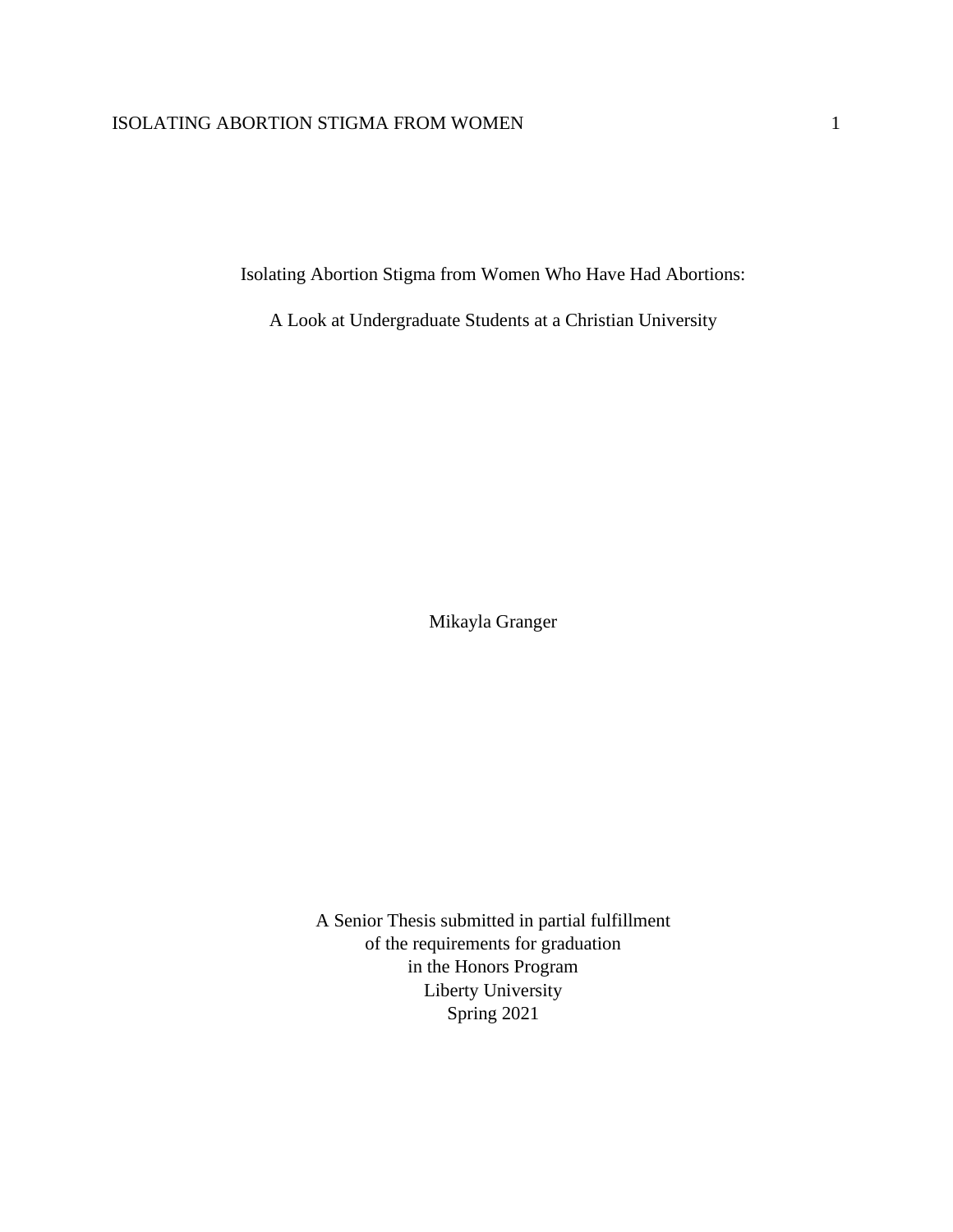Acceptance of Senior Honors Thesis

This Senior Honors Thesis is accepted in partial fulfillment of the requirements for graduation from the Honors Program of Liberty University.

> \_\_\_\_\_\_\_\_\_\_\_\_\_\_\_\_\_\_\_\_\_\_\_\_\_\_\_\_\_\_ Keith Lahikainen, Psy.D. Thesis Chair

> \_\_\_\_\_\_\_\_\_\_\_\_\_\_\_\_\_\_\_\_\_\_\_\_\_\_\_\_\_\_ Kevin Conner, Ph.D. Committee Member

> > David Schweitzer, Ph.D. Assistant Honors Director

\_\_\_\_\_\_\_\_\_\_\_\_\_\_\_\_\_\_\_\_\_\_\_\_\_\_\_\_\_\_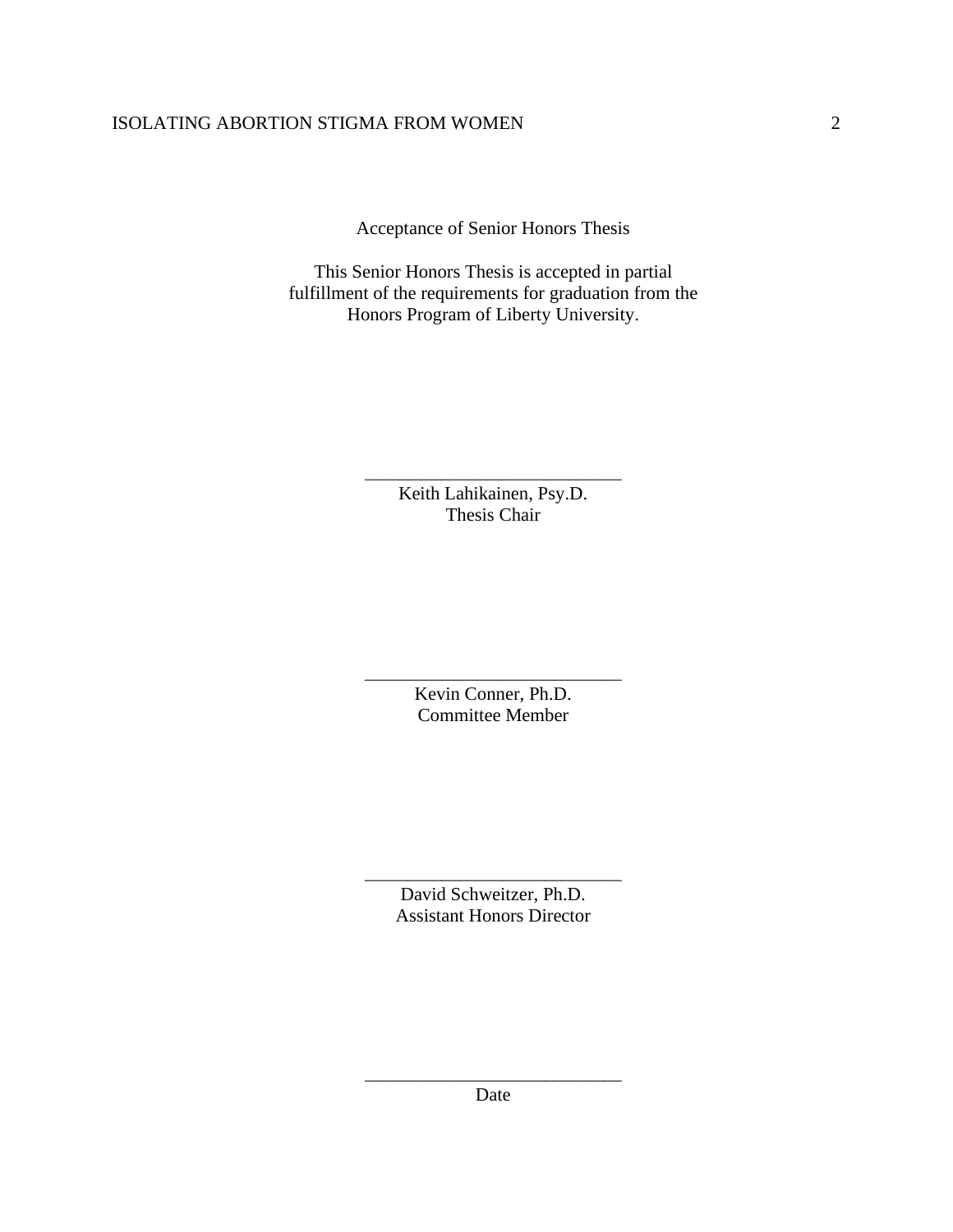#### **Abstract**

Abortion has been subject to stigma due to violating cultural ideals of womanhood, sexism, attribution of personhood to the fetus, legal restrictions, perception as a dirty procedure, the pro-life community, being underreported, and religious beliefs. In order to cope with stigma-induced distress, individuals often resort to secrecy. Stigmatized women concealing their abortion may suppress thoughts about the abortion, leading them to suffer from obsessive and intrusive thoughts that repeatedly reappear simply because they are unwanted. Because of this harmful cycle, it is imperative that individuals understand the distinction between stigma towards abortion and post-abortive women. The current study examines the ability of undergraduate students to separate abortion stigma from the stigma of women who have had an abortion.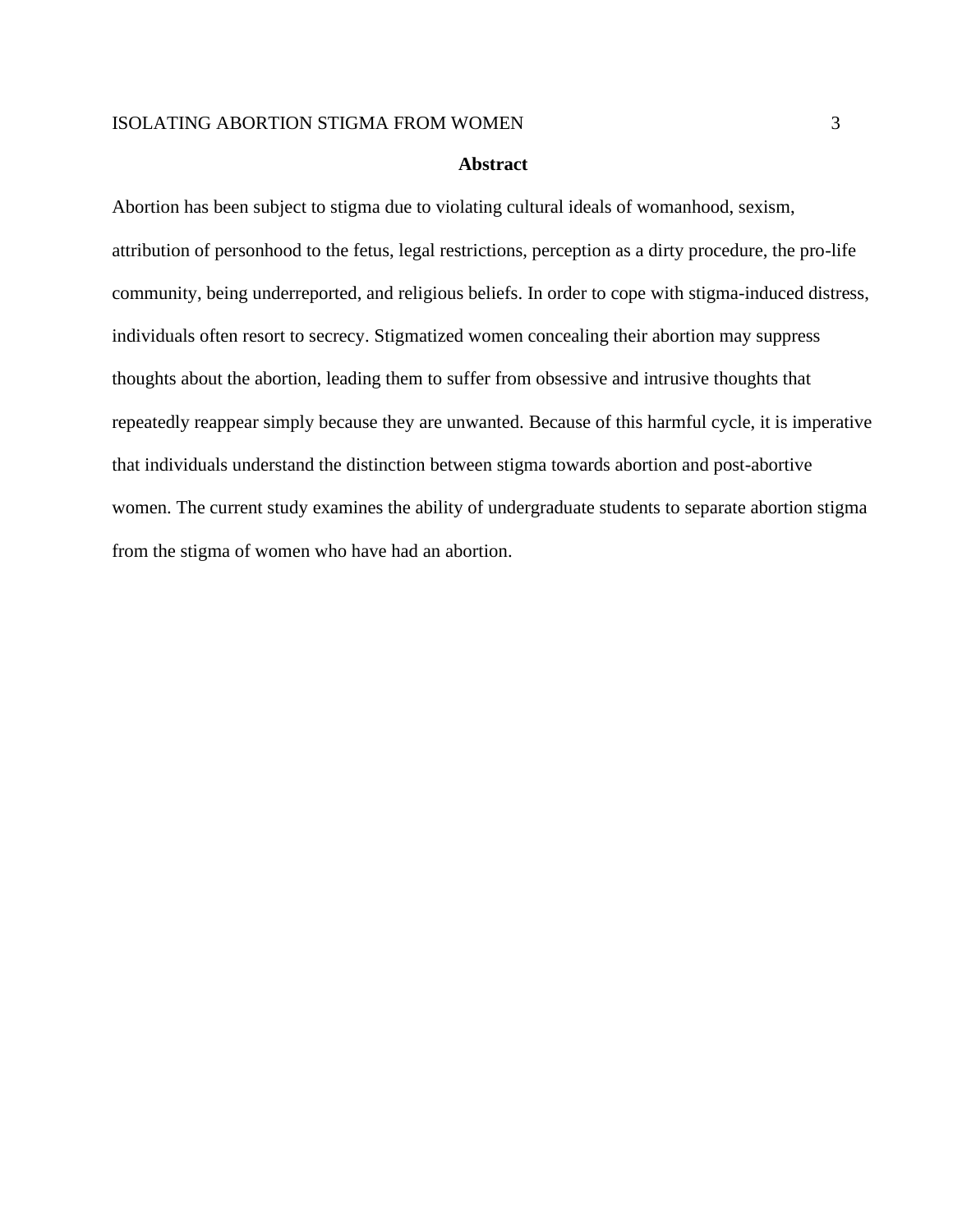#### **Isolating Abortion Stigma from Women Who Have Had Abortions:**

## **A Look at Undergraduate Students at a Christian University**

## **Introduction**

Since the passing of Roe v. Wade and its legalization in 1973, abortion has become a common procedure in women's healthcare. According to the Guttmacher Institute, 862,320 abortions occurred in the United States in 2017 (Jones et al., 2019). In 2016, eighty-six percent of abortions were performed on unmarried women (Jatlaoui et al., 2019). Among married and unmarried women, the percentage of pregnancies that ended in abortion were four percent and thirty-eight percent, respectively (Jatlaoui et al., 2019). The age group with the highest abortion rates was women in their twenties (Jones et al., 2019; Jatlaoui et al., 2019)*.* This is likely due to the greater level of freedom (including sexual freedom) in college-aged young adults, as well as a future-focused mindset towards careers.

Abortion rates also vary with the number of previous live births. Forty-one percent of abortions were experienced by women who had never had a child, forty-five percent of abortions were experienced by women who had one or two children, and fourteen percent of abortions were experienced by women who had three or more children (Jatlaoui et al., 2019). Thus, the majority of women who have abortions have two or fewer (or no) children. Overall, black women were most likely to have an abortion, making up thirty-eight percent of all abortions in 2016 (Jatlaoui et al., 2019). In contrast, white women comprised thirty-five percent of abortions, and Hispanic women accounted for nineteen percent of abortions (Jatlaoui et al., 2019). The remaining eight percent of abortions were sought by women of an unspecified race (Jatlaoui et al., 2019). Among white women, 109 abortions were performed per one thousand live births; 401 abortions were performed per one thousand live births of black women (Jatlaoui et al., 2019). In regard to gestation, the majority of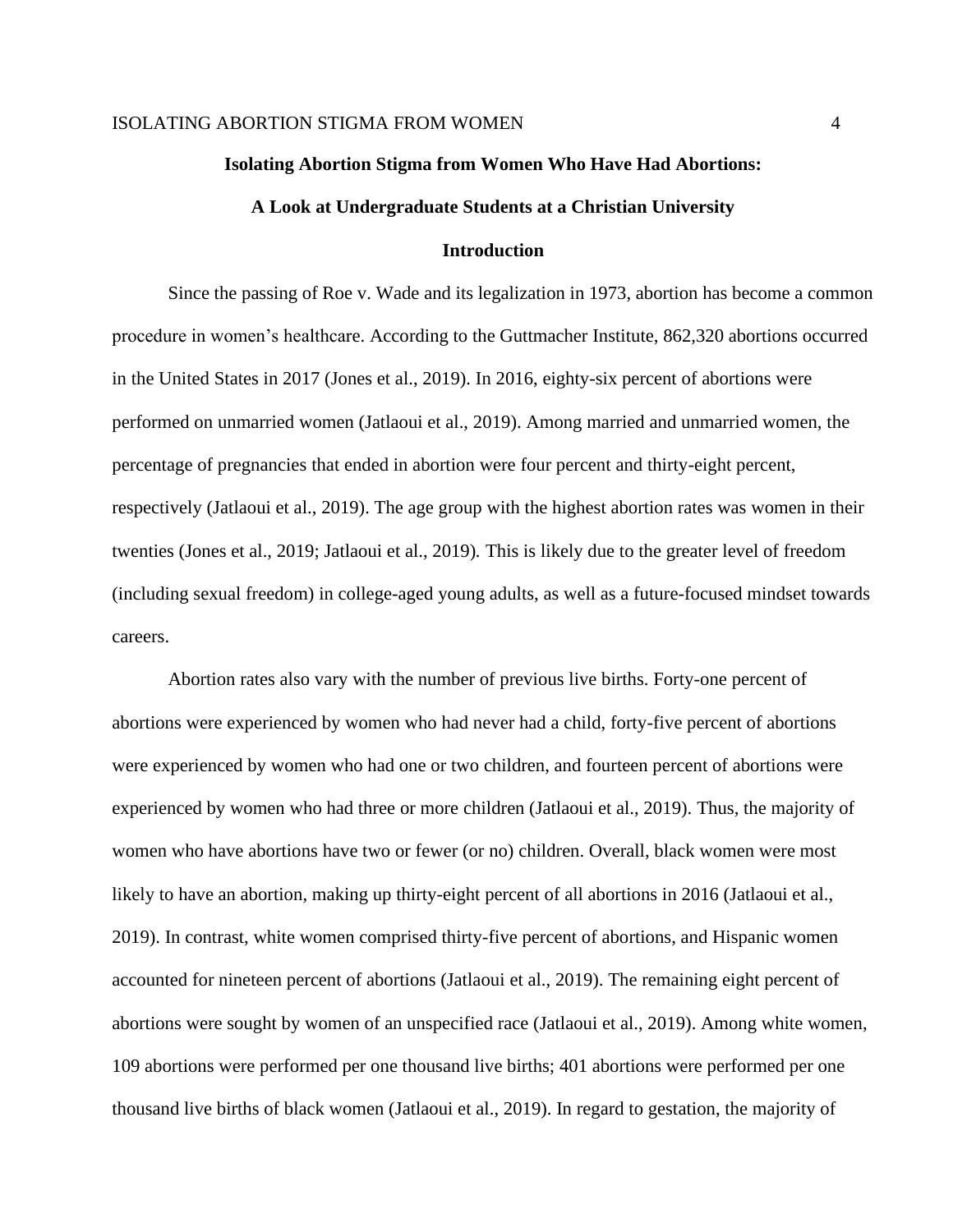abortions (91.0%) took place within the first trimester, which is defined as the first twelve weeks of pregnancy (Jatlaoui et al., 2019). Second trimester abortions, in the thirteenth through twentieth weeks of pregnancy, made up 7.7% of abortions, while third trimester abortions, after twenty-one weeks, were 1.2% of all abortions (Jatlaoui et al., 2019).

Women of various religious backgrounds also have differing tendencies to abort. Seventeen percent of abortions in 2014 were experienced by Protestants, while Evangelical Protestants made up thirteen percent of abortions of that same year (Jerman et al., 2016). Women of Catholic religious affiliation had twenty-four percent of the abortions in that year; eight percent of abortions were performed on women of an unspecified religious background (Jerman et al., 2016). Finally, women of no religion had the highest percentage of abortions: thirty-eight percent (Jerman et al., 2016). It is interesting to note, however, that Catholic women had the second highest number of abortions in 2014 despite the Catholic Church's disapproval of abortion.

The Agency for Health Care Administration in Florida (FAHCA) reports the reason for each abortion within the state every year. In 2020, over seventy-five percent of abortions were considered elective (FAHCA, 2021). Examples that could be included in such elective cases are young mothers, single mothers, unstable relationships, education or career interference, being finished having children, and inability to afford having another child (Finer et al., 2005). Other circumstances surrounding abortion are less common. Twenty percent of abortions were performed for social or economic reasons in 2020 (FAHCA, 2021). Abortions that were sought for emotional and/or psychological reasons made up 1.87% of the total abortions for that year (FAHCA, 2021). Physical health of the mother, not considered life-threatening, was 1.50% of abortions in 2020 (FAHCA, 2021). Women whose lives were in danger consisted of 0.20% of abortions; fetal genetic defect,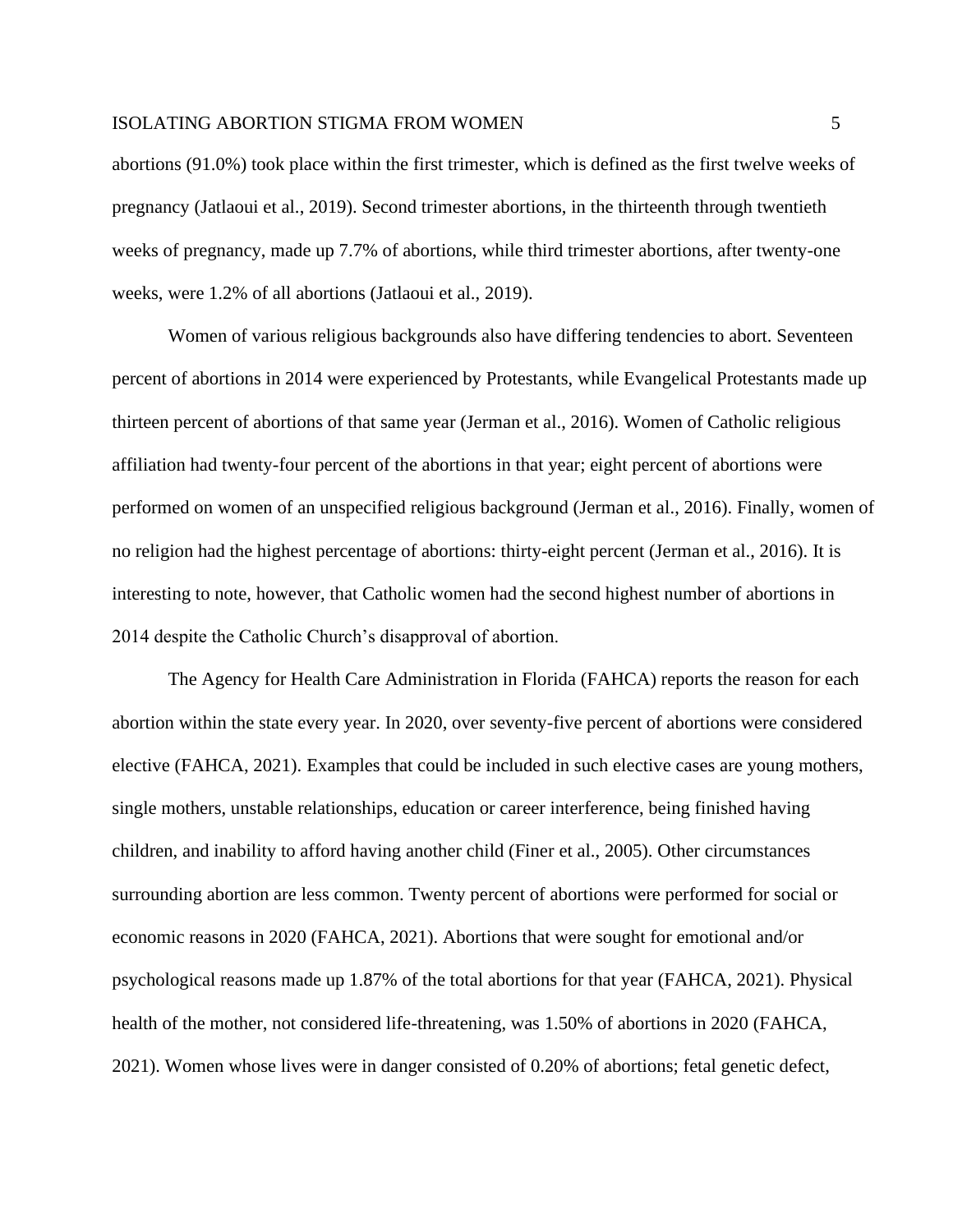deformation, or abnormality were considered 0.95% of abortions (FAHCA, 2021). Abortion because of rape and incest were performed in just 0.01% and 0.15% of cases, respectively (FAHCA, 2021). **Stigma**

In order to fully understand abortion stigma, one must first consider the concept of stigma as a whole. Stigma was first defined by Goffman (1963) as an "attribute that is deeply discrediting" and diminishes the stigmatized individual "from a whole and usual person, to a tainted, discounted one" (p. 3). This transformation occurs because of stigma's consequences. Stigmatization of many groups has been found to result in identifying and labeling differences, associating that label with a negative connotation, creating an us versus them mentality, and allowing discrimination to follow (Link & Phelan, 2006). Connection with a stigmatized group is often avoided by other people, often through a form of discrimination, as stigma is considered contagious (Das, 2001). The literature indicates that stigma of any type can affect an individual's relationship with family and friends, as well as significant others (Shellenberg & Tsui, 2012). This leads to an increased feeling of isolation, as both societal and close relationships have been compromised. Mental health and well-being can also be influenced by stigma, resulting in increased anxiety, physiological distress, avoidance, depression, and social withdrawal (Shellenberg & Tsui, 2012).

Although the experience of stigma is unique to each woman, researchers have determined the existence of three general forms of stigma: internalized stigma, enacted stigma, and felt stigma (Herek, 2009). Internalized stigma occurs when a woman begins to accept and believe the negative attitudes of people around her, which can be harmful to her mental health (Herek, 2009; Shellenberg & Tsui, 2012). A woman's experience with clear or subtle prejudiced actions is known as enacted stigma (Herek, 2009). Finally, felt stigma, also known as perceived stigma, encompasses a woman's perception of other people's negative attitudes towards her (Herek, 2009; Hanschmidt et al., 2016).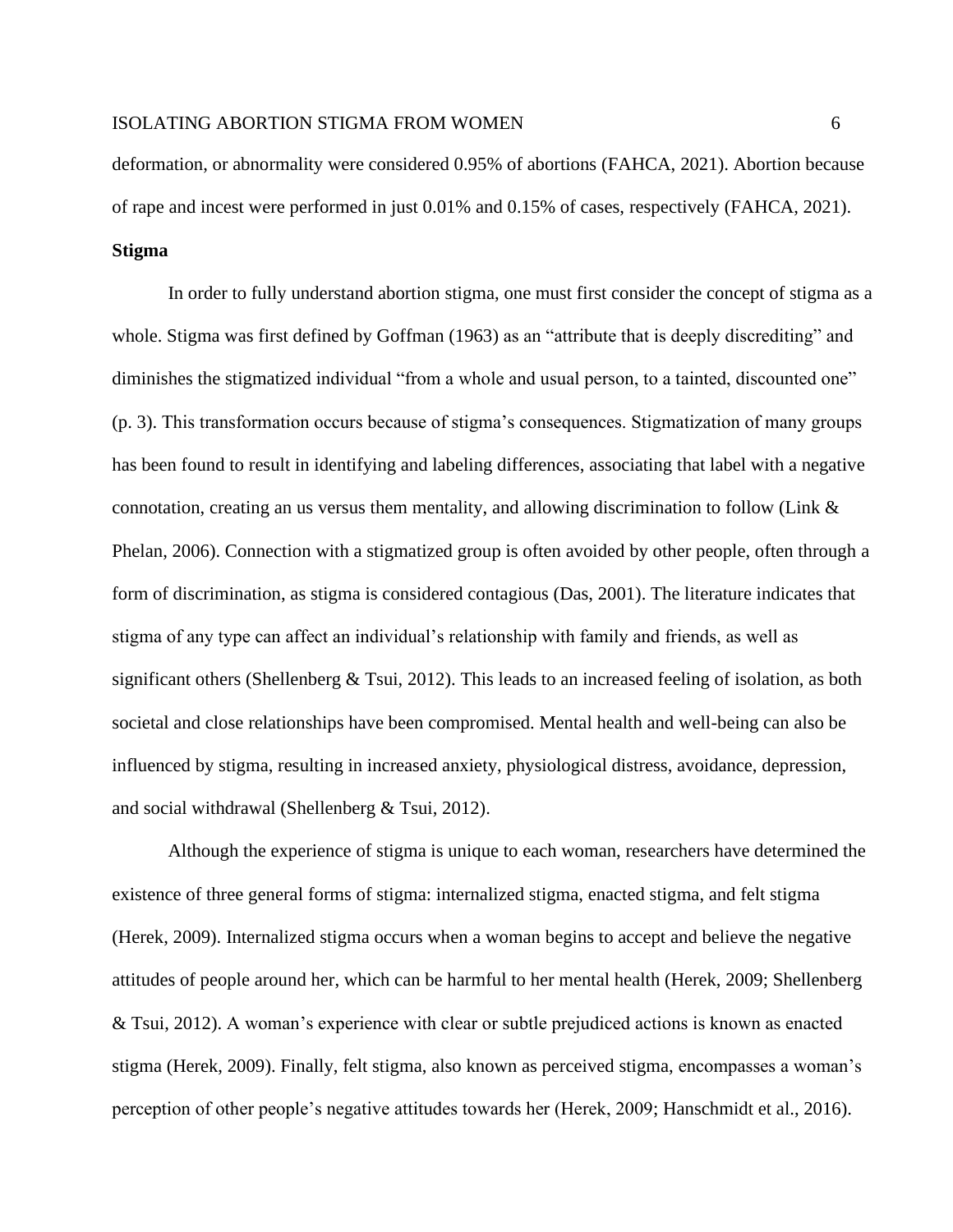Enacted stigma is easily defined, as it can be observed clearly; however, the occurrence of internalized stigma and felt stigma is much harder to determine, as only an individual herself can determine whether or not they have been experienced. Additionally, because internalized and felt stigma are internal forms of stigma, their incidences may not occur with the same frequency of visible enacted stigma.

## **Stigma and Secrecy**

Interestingly, stigma also induces an individual's behaviors and decisions regarding disclosure (Shellenberg & Tsui, 2012). Coping with the three forms of stigma is often accomplished through secrecy. Authors state that individuals keep secrets regarding significant life events, such as abortion, in an attempt to combat the fear of social disapproval (Lane & Wegner, 1995; Pennebaker, 1993; Wegner & Erber, 1993). When women anticipate stigma due to their decision to abort, they often resort to secrecy to control the level of stigma they face (Astbury-Ward et al., 2012; Shellenberg, 2010). This concealment appears to have immediate desirable effects. Disapproval and conflict, often due to stigma, can be avoided; consequently, social relationships and support can be maintained (Major & Gramzow, 1999). One study conducted by Major et al. (1990) found that women experience less distress when keeping their abortion a secret, compared to confiding in someone who is perceived as not completely supportive.

Despite the immediate benefits of concealment, secrecy regarding an abortion is correlated with delayed adverse psychological effects (Astbury-Ward et al., 2012). Disclosure is a natural technique to cope with stressful life events, and many people experience an innate need to talk to others about such stressful life events (Tait & Silver, 1989; Major & Gramzow, 1999)*.* Therefore, there is a negative reaction to resisting disclosure. Decreased physical health and well-being are correlated with failing to disclose emotional life events (Pennebaker, 1989, 1997). Additionally,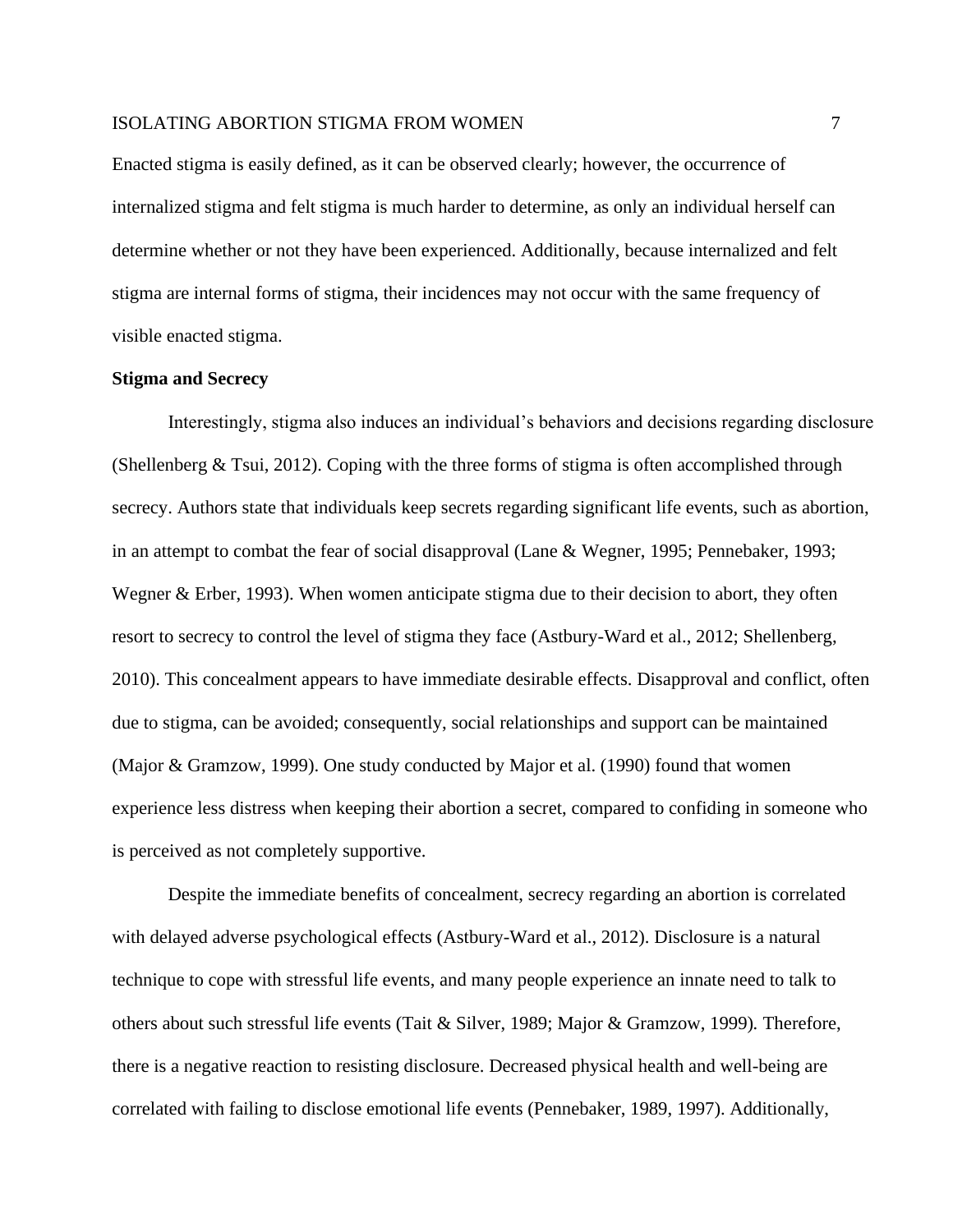concealed stigma is associated with lessened physical health (Cole et al., 1996). Conversely, when these individuals eventually choose to talk about their significant life events, they develop increased physical and psychological health (Major & Gramzow, 1999).

Secret-keeping has been shown to stimulate obsession about the secret, which can lead to a cycle of psychological distress (Lane & Wegner, 1995). As previously stated, women attempt to ease stigma-related distress by keeping their abortion a secret, which is often accomplished through the suppression of thoughts about the abortion (Major & Gramzow, 1999). Unfortunately, thought suppression leads to even more intrusive thoughts, as unwanted thoughts reappear in one's consciousness simply because they are unwanted (Wegner 1989, 1994; Wegner & Erber, 1992; Wegner et al., 1993). These reoccurring thoughts further the cycle of negative psychological health, as they increase abortion-related distress (Major & Gramzow, 1999). A woman's ability to fully understand and process her abortion can also be influenced by secrecy (Pennebaker, 1989, 1997). Due to this relationship, the abortion and related distress may resurface in dreams and ruminating thoughts (Major & Gramzow, 1999). With its instigation of cyclical secrecy through inhibited disclosure, physical and psychological distress, thought suppression, intrusive thoughts, and further distress, abortion stigma can be considered to cause an unofficial form of posttraumatic stress disorder (Major & Gramzow, 1999).

The psychological price of an abortion on a woman is the topic of much research and debate. Some findings suggest that there are no negative consequences for the majority of post-abortive women (Adler et al., 1990, 1992; Lodi et al., 1985; Major & Cozzarelli, 1992). However, other researchers find that the secrecy necessary for most women to avoid stigma has a negative effect on her (Cockrill & Nack, 2013); however, it should be noted that other factors can influence such negative effects. A study conducted by Kimport et al. (2011) found that women experienced more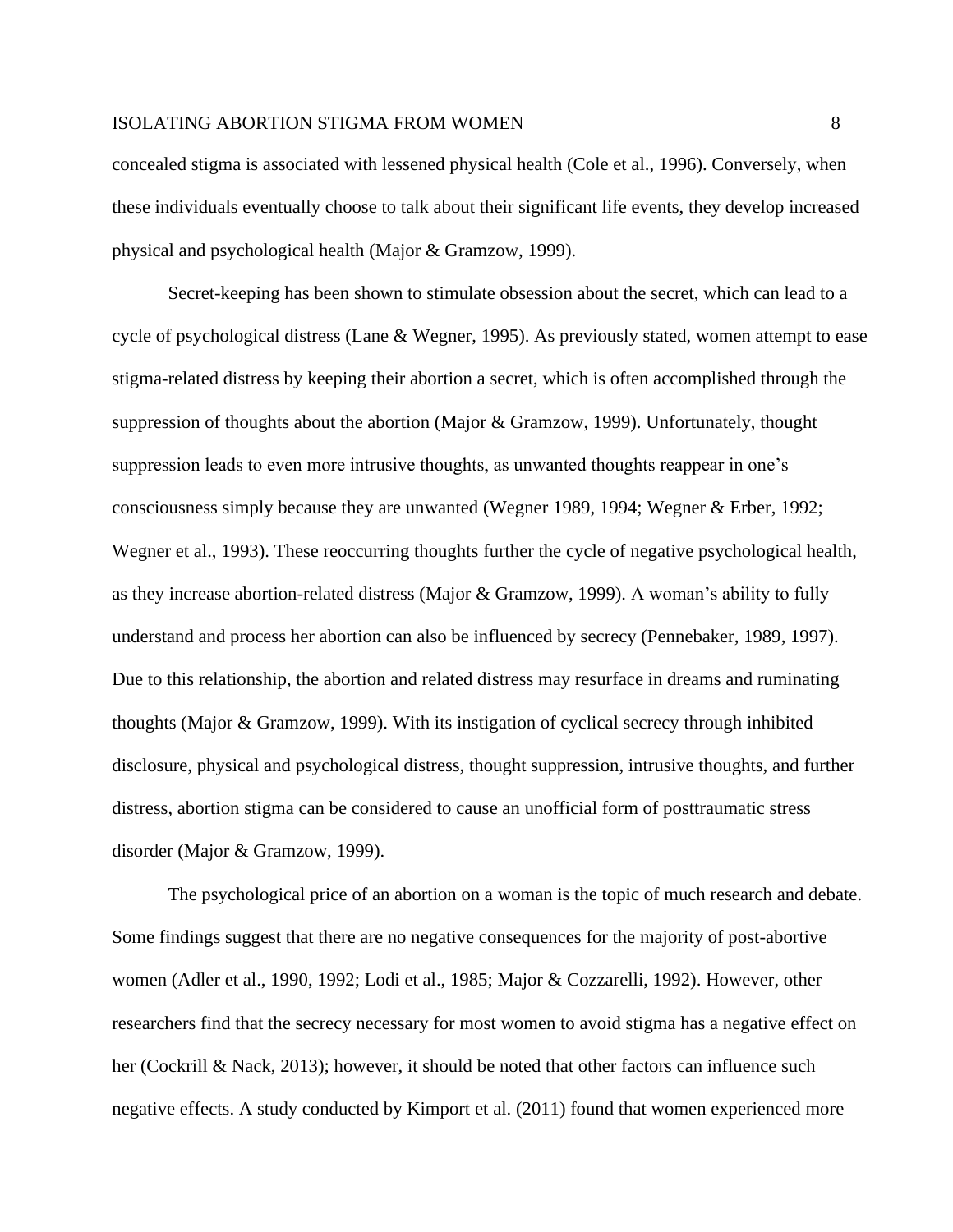negative feelings after their abortions when they felt the decision was primarily made by their partners or parents, rather than themselves. In addition, if women did not feel supported in their decision, they were more likely to experience negative psychological outcomes (APA, 2008). It has been confidently demonstrated that a minority of women do experience adverse consequences, such as the consequences aforementioned, because of abortion (Lodi et al., 1985; Zolese & Blacker, 1992).

#### **Stigma Related to Abortion**

All three types of stigma (internalized, enacted, and felt) described above can occur in relation to abortion, collectively referred to as abortion stigma. Kumar et al. (2009) describe abortion stigma as "a negative attribute ascribed to women who seek to terminate a pregnancy that marks them, internally or externally, as inferior to the ideals of womanhood" (p. 628). An example of internalized stigma related to abortion is a woman that has begun to believe the opinions of society about postabortive women – that she is a terrible person and undeserving of love because she had an abortion. A woman experiences enacted stigma when she faces the hateful actions or speech of others due to her abortion. Her perception of disapproval from others regarding her abortion would be considered felt stigma. Abortion stigma can be experienced by various individuals included in the process: the woman, her friends and family, abortion providers, and pro-choice supporters (Cockrill & Nack, 2013; Goffman, 1963). However, abortion stigma faced by the woman who has had an abortion is the interest of the current study.

The idea of womanhood can often be heavily influenced by culture; therefore, many theories exist to explain why abortion and women who have abortions are stigmatized. Perhaps the theory that should be examined first is how abortion relates to the idea of womanhood in a culture. In western culture, fundamental ideas of womanhood are violated when a woman gets an abortion: sexual purity, motherhood, and nurturing the vulnerable (Kumar et al., 2009; Norris et al., 2011). It has long been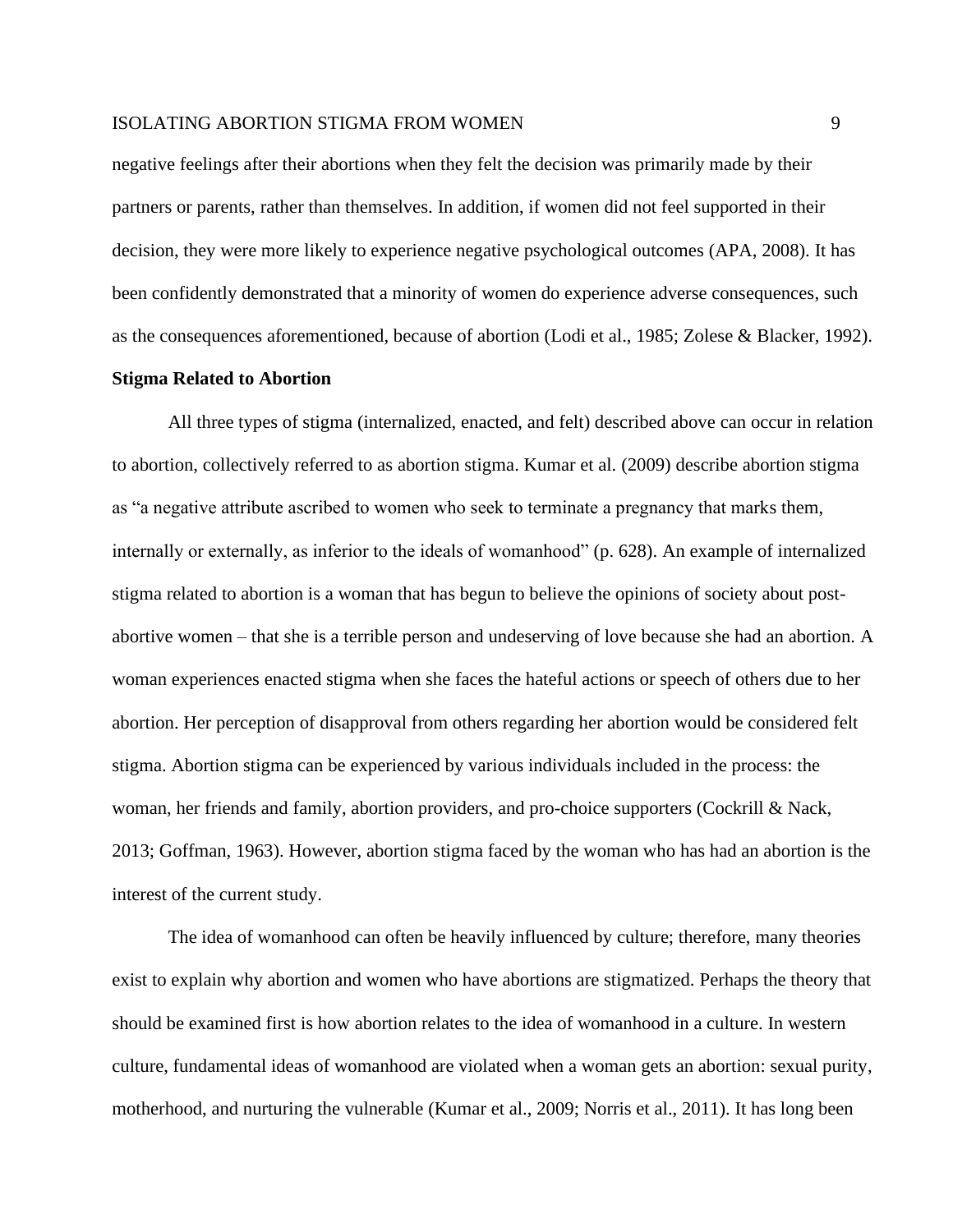regarded that women should have sex only for the purpose of procreation; because of this idea, female sexuality is considered to be promiscuous, despite being permitted for males (Norris et al., 2011). Abortion removes procreation from female sexuality, complicating the concept of womanhood. Motherhood, considered a key characteristic of womanhood (Holton et al., 2009), is thought to bring completion to a woman's life (Chrisler et al., 2014). However, motherhood is abandoned, at least temporarily, when a woman seeks an abortion. Finally, according to society, women are supposed to care for the vulnerable, whether that be children, elderly parents, or another victimized group. The unborn child, a vulnerable being with no way to advocate for himself, is not considered in an abortion. The literature confirms that abortion-related attitudes are associated with attitudes regarding traditional gender roles (Barnartt & Harris, 1982; Cook et al., 1992; Ebaugh & Haney, 1980; Osborne & Davies, 2009, 2012). For these reasons, abortion appears to reject the ideals of womanhood that society has adopted.

Sexism, tied to the traditional gender roles of purity, motherhood, and nurturing tendencies, appears to impact attitudes towards abortion. Hostile sexism and benevolent sexism are subcategories of sexism that provide more insight into abortion stigma. It is considered by some researchers that a more general hostility towards women potentially leading to malicious actions is characterized as hostile sexism; likewise, benevolent sexism is reported to consist of subtle actions that are considered chivalrous at first glance but result from inferior views of women (Glick & Fiske, 1996). Glick and Fiske (1996) hold that hostile sexism punishes women who do not ascribe to traditional gender roles, while benevolent sexism praises women who do ascribe to traditional gender roles (Glick et al., 1997). It should be noted that traditional biblical views would hold a differing perspective regarding the intentions behind supposed benevolent sexism. Both forms of sexism are correlated with pro-life ideals, but each demonstrate a different relationship to abortion. Hostile and benevolent sexism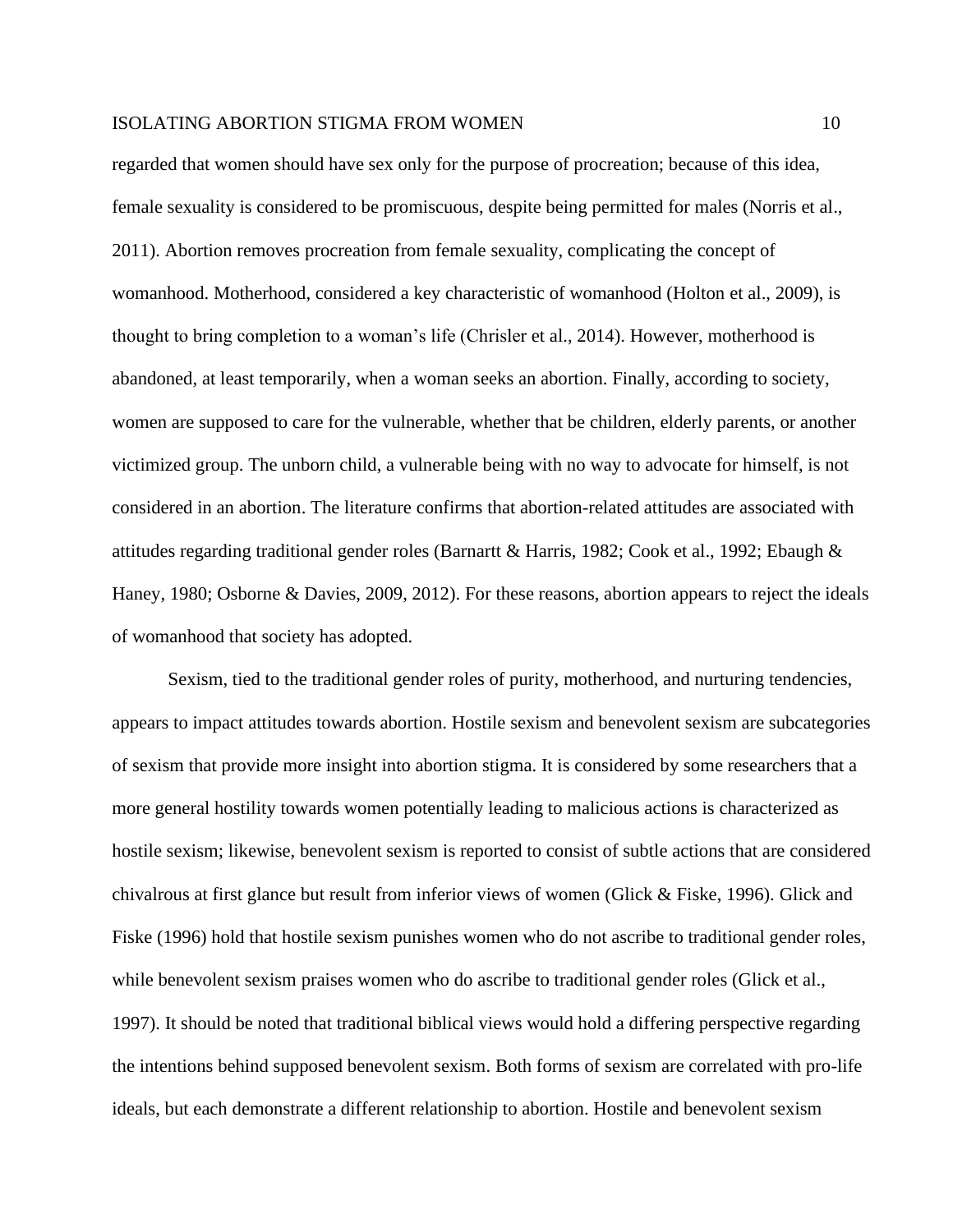perspectives reject elective abortion, which is performed for social or economic reasons (Huang et al., 2014). In contrast, traumatic abortions (danger to the mother, rape, or incest) are only rejected by individuals with benevolent sexist ideologies (Huang et al., 2014). Because benevolent sexism reflects opposition towards both elective and traumatic abortions, it is considered the preferred predictor of abortion attitudes. A study conducted by Huang et al. (2016) found that benevolent sexism and abortion support were mediated by attitudes toward motherhood. In addition, the researchers found that benevolent and hostile sexism are positively correlated with the belief that motherhood is important to women, which is also negatively correlated with support for elective and traumatic abortions (Huang et al., 2016).

Another explanation for why abortion is stigmatized includes attributing personhood to the fetus (Norris et al., 2011). Due to recent advancements in science and medical technology, such as ultrasound, the fetus has gained the highest level of personhood in modern history. The line between fetus and infant has blurred, leading to the introduction of viability into the abortion debate. Instead of arguing whether a fetus is a human being, it is the topics of viability and dependency on the mother that pro-choice groups now focus on. For example, groups that have moderate views on abortion might support abortion before the fetus is viable – at around twenty weeks gestation – and reject it after that point. Because the fetus can be considered a life, and abortion is the end of that life, abortion is considered murder in the pro-life community. In the strongest pro-life groups, abortion is prohibited at any stage, including emergency contraceptives like Plan B. This stance may cause women who have had abortions to be viewed as murderers by certain groups (Norris et al., 2011). Understandably, post-abortive women experience negative feelings when addressed with this line of logic. The current study focuses on the ability of individuals to isolate their abortion stigma from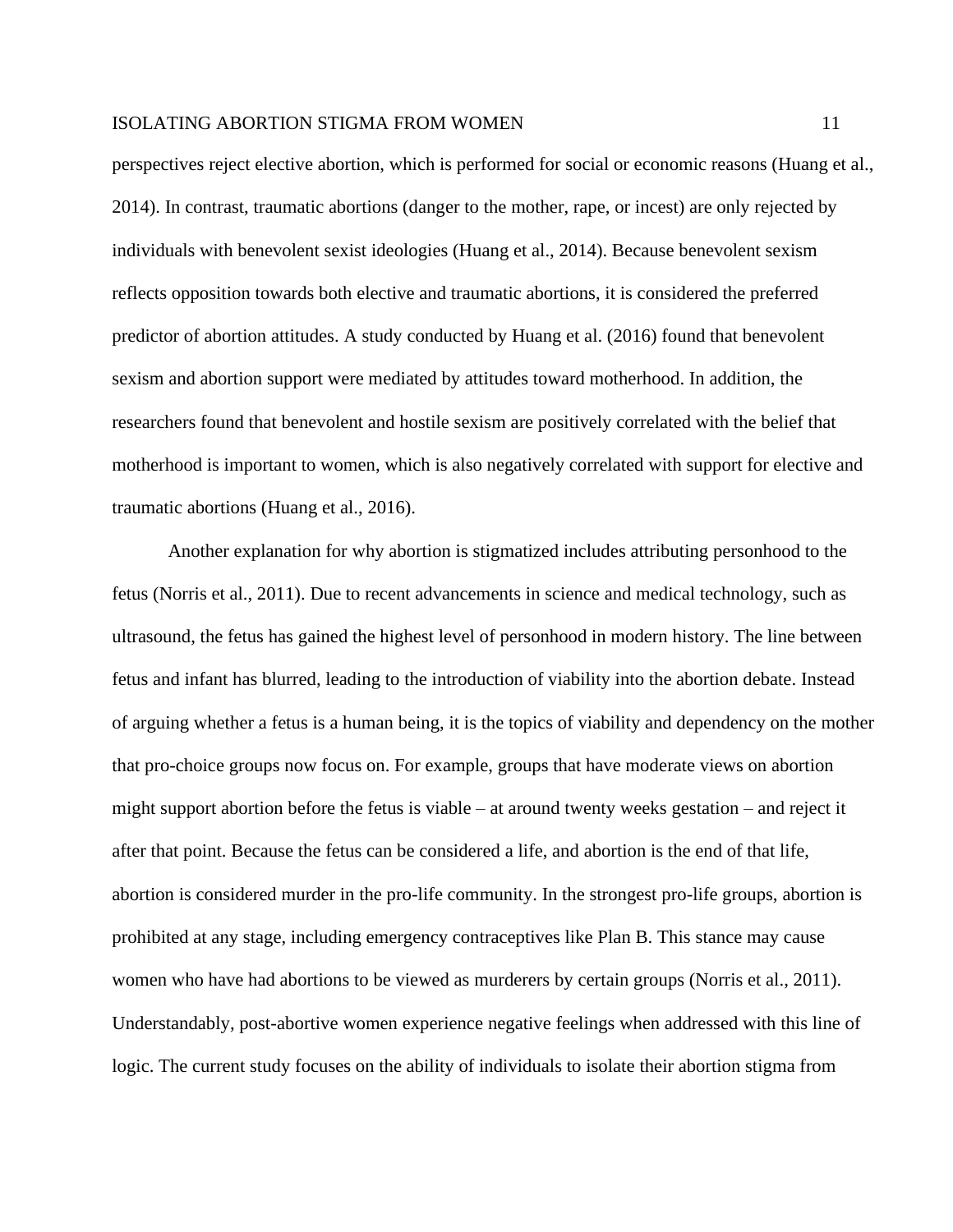women who have undergone an abortion. If this ability is demonstrated to be possible and can be highlighted in pro-life communities, perhaps women will experience less distress.

Legal restrictions also contribute to the stigmatization of abortion. Requirements to obtain parental consent, gestational limits, waiting periods, and ultrasound viewings – seen as victories in the pro-life circle – make it more complicated for women to receive an abortion and reinforce the immorality of abortion. Unsafe abortions are also associated with legal restrictions on abortion, since those limitations might cause women to go about unconventional and dangerous means to procure an abortion. Because of the negative associations of legal restrictions, one might think that removing hinderances on abortion would prove helpful for women in terms of stigma; however, history shows that loosening restrictions on abortion have not lessened abortion stigma (Norris et al., 2011; Joffe, 1996).

Stigma towards abortion is affected by its perception as a dirty or unhealthy procedure (Norris et al., 2011). With its history consisting of back-alley abortions and self-initiated attempts, a mental framework of danger has been created. Although abortions have significantly lowered rates of mortality and morbidity recently, this framework has continued. As previously discussed, both sides of the abortion debate disagree on how harmful the procedure is to women. Physical consequences will not be discussed in the current study, since this research is focused on the psychology of abortion stigma; however, the reader should note that physical harm can further the propagation of stigma related to abortion.

Norris et al. (2011) discuss how the pro-life community has utilized stigma as a tool in the aim to reverse Roe v. Wade. They state that this community employs stigma deliberately to discourage women from seeking abortion and to decrease societal support. The pro-life movement should take note of this perception. Reducing the use of stigma, enacting empathy, and increasing the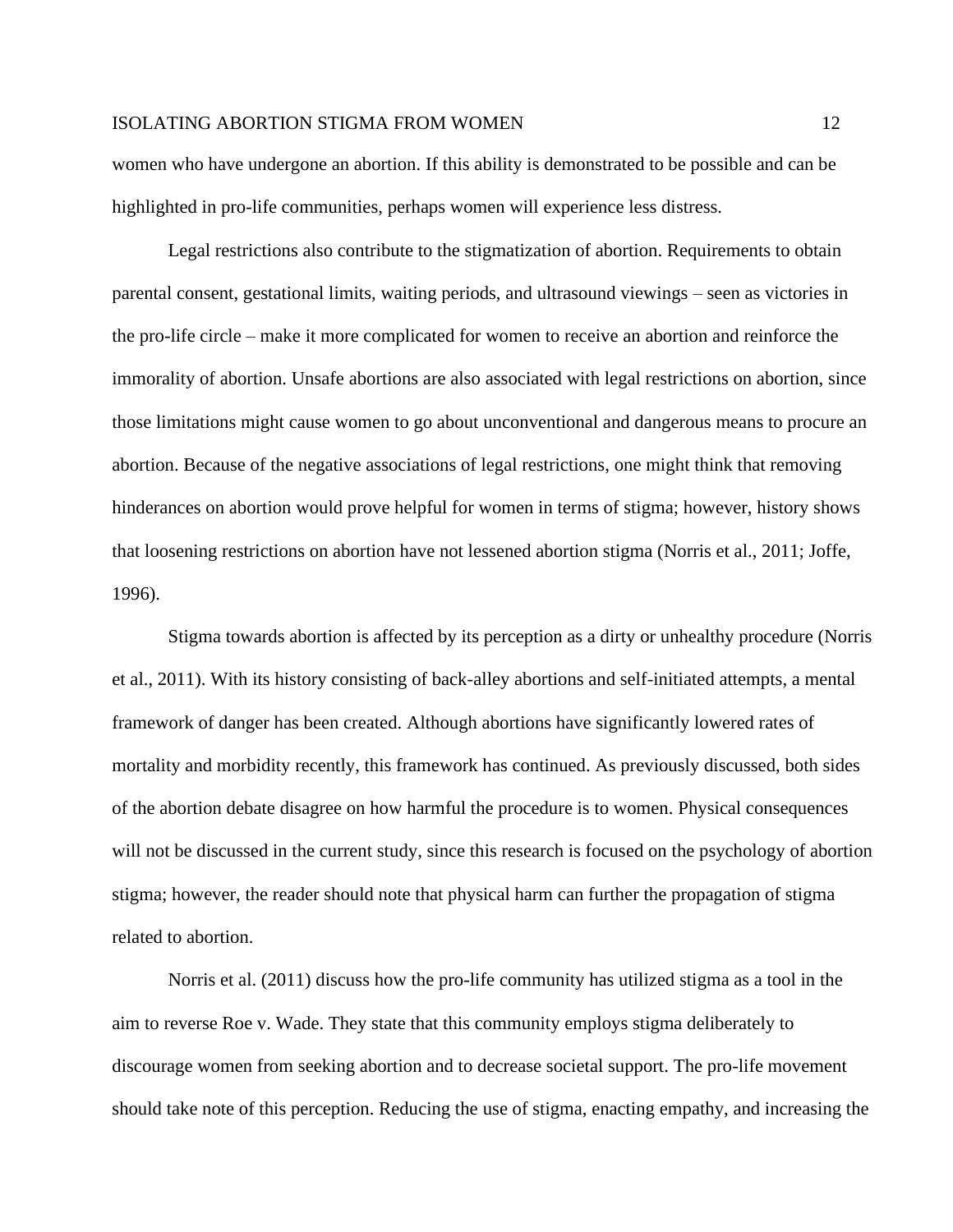warmth of efforts could make their attempts to help women seek an alternative for an unwanted pregnancy more effective. Avoiding stigma could also help decrease the negative psychological effects for women that choose to continue with their abortion. Women's health practitioners that align with pro-life ideology should also employ strategies to lessen stigma, so that they can provide better care to their patients and listen more effectively to their concerns without making their patient feel judged.

Abortion has a reputation of being an uncommon procedure and is often underreported. Just 35-60% of women who are surveyed actually report their abortion (Jagannathan, 2001). Kumar et al. (2009) discuss the prevalence paradox, in which the idea of abortion is considered rare despite being a common procedure. The cycle begins when women keep their abortion a secret, underreport their abortion, or misclassify their abortion as another procedure. Lack of disclosure leads society to believe that abortion is uncommon and abnormal, which furthers the idea that abortion is deviant. This idea creates a social norm against abortion, so women who have experienced abortion feel discriminated and stigmatized by society and experience stigmatization. The negative feelings that women face dissuade women from exposing their abortions, and the cycle is reinforced.

Finally, ascribing to a religion – especially Christianity – can also have a role in how much an individual stigmatizes abortion. Religiosity has been a consistent predictor of abortion attitudes (Gleeson et al., 2008; Steele, 2009). A Spanish study conducted by Alvargonzález (2017) found that non-religious affiliation in undergraduate students is associated with more favorable views of abortion, in comparison to Catholicism, which has the least favorable view of abortion; this finding is consistent with the literature (Abel-Aziz et al., 2004; Adebayo, 1990; Barret, 1980; Buga, 2002; Ebaugh & Haney, 1980; Espósito & Basow, 1995; Faria et al., 1985; Hess & Rueb, 2005; Hollis & Morris, 1992; Krishnan, 1991; Marshall et al., 1994; McIntosh et al., 1979; Szafran et al., 1988;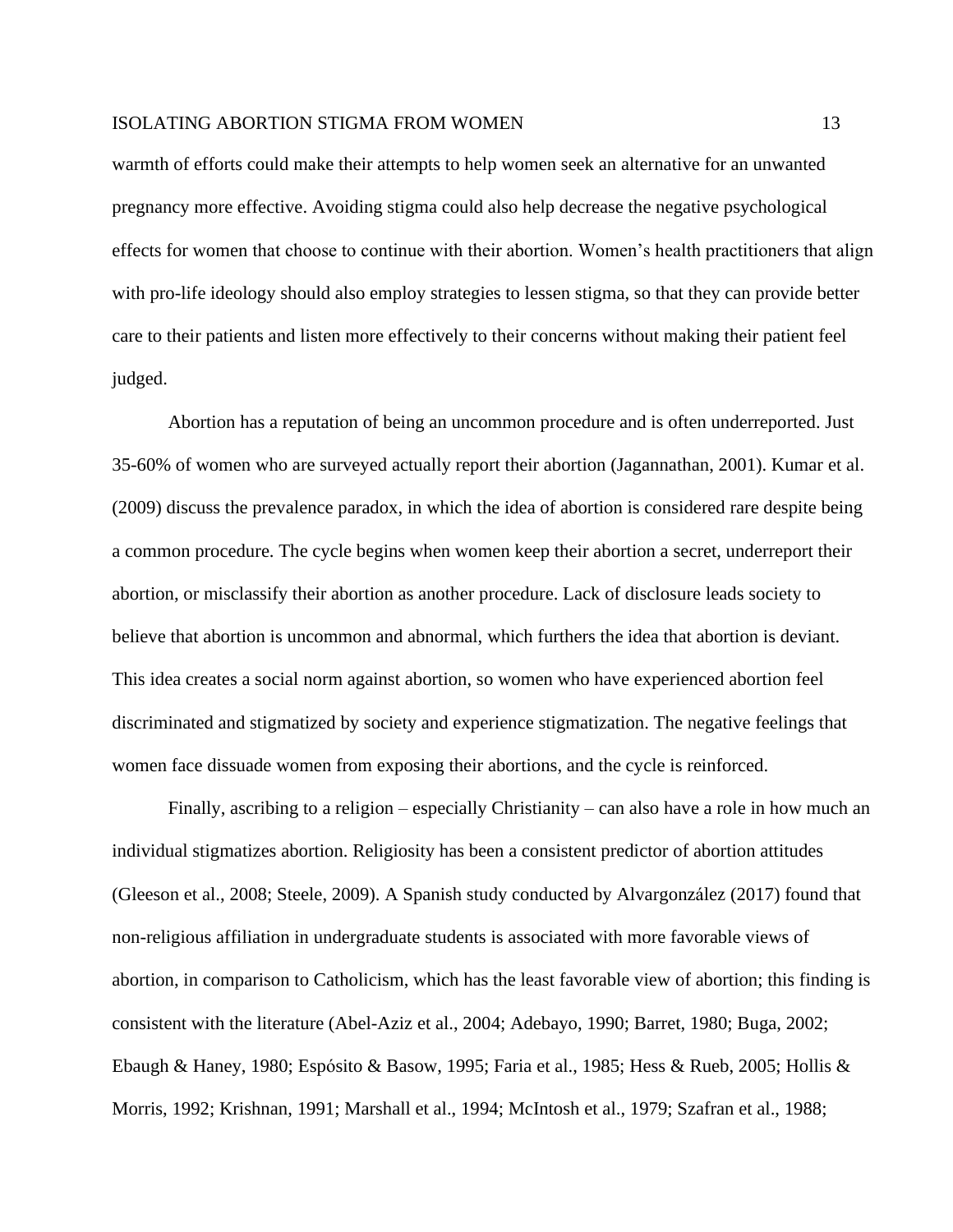Walzer, 1994; Wright & Rogers, 1987). When church attendance was considered, the results of the study were amplified (Alvargonzález, 2017). Catholic individuals who attend church more regularly were less supportive of abortion than Catholics who attended church less regularly (Alvargonzález, 2017). This study only included non-religious, Catholic, and other as categories for religiosity, as Catholicism is the primary religion in Spain (Alvargonzález, 2017). When surveyed in 2014, Evangelical Protestants, of all Christian denominations, are the least supportive of abortion (Religious Landscape Study, 2014). The religiosity of the woman who experienced abortion herself may also shape her opinions about and psychological response to her decision to abort (APA, 2008), which may impact her perception of stigma from others, but this factor will not be examined in the current research in order to preserve simplicity.

In regard to the stereotype that Christians stigmatize abortion and women who have had abortions, it is not surprising that Christians tend to be pro-life, as personhood is attributed to the unborn throughout Scripture. The books of Job, Isaiah, Jeremiah, and Galatians speak about God forming the child in the womb and appointing him a future purpose. Perhaps the most well-known of these verses is Psalm 139:13-16 which reads:

For you created my inmost being; you knit me together in my mother's womb. I praise you because I am fearfully and wonderfully made; your works are wonderful, I know that full well. My frame was not hidden from you when I was made in the secret place, when I was woven together in the depths of the earth. Your eyes saw my unformed body; all the days ordained for me were written in your book before one of them came to be (*New International Version,* 2011).

Old Testament law in Exodus specifically gives value to a preborn baby's life in matters of assault and murder. The Bible also urges believers to stand up for those who do not have a voice,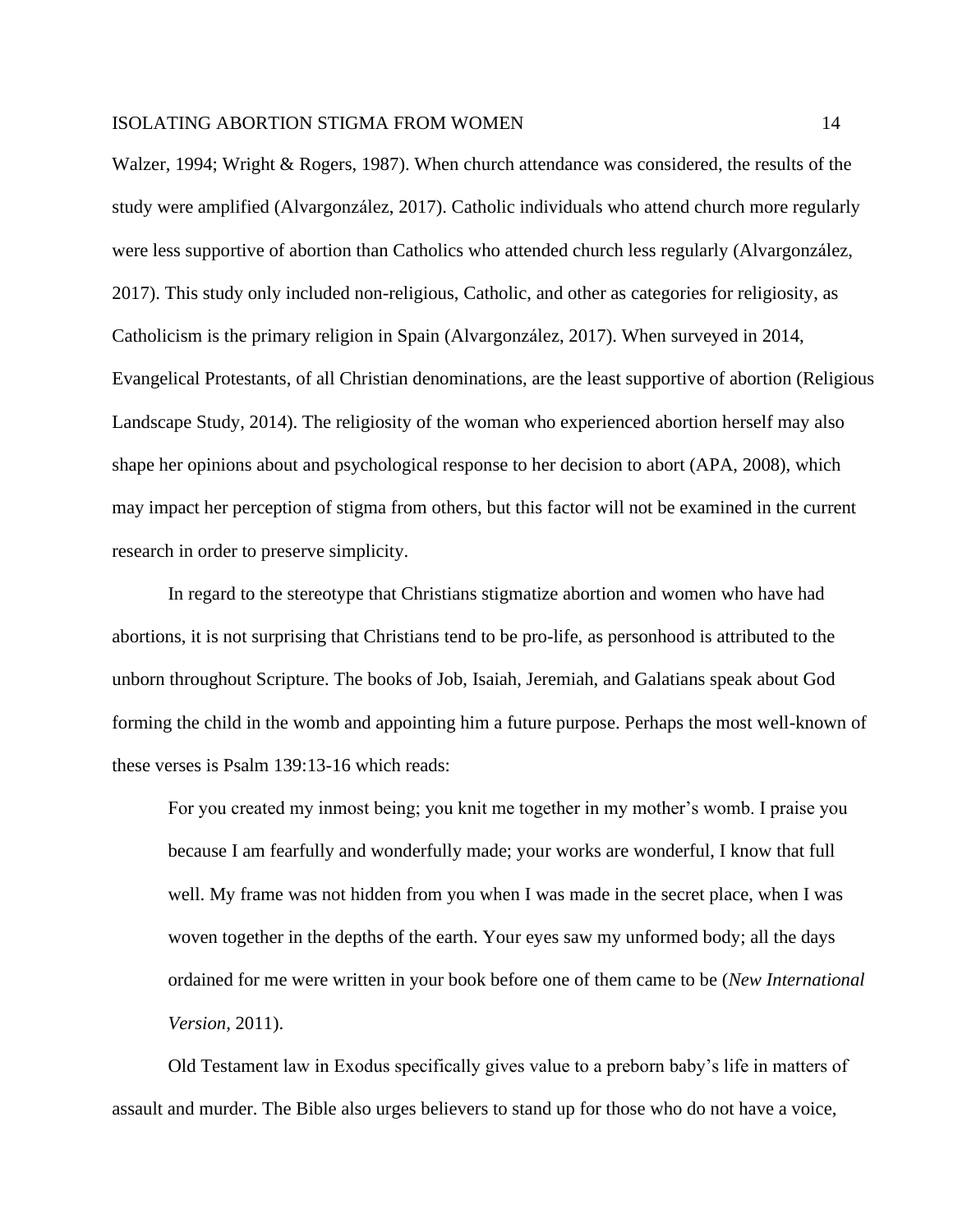which includes unborn children. Proverbs 31:8 commands, "Speak up for those who cannot speak for themselves, for the rights of all who are destitute" (*New International Version,* 2011). These biblical passages give explanation as to why the Christian Church disapproves of abortion. Because religiosity has an evident impact on an individual's attitudes toward abortion, it will be included as a contributing factor in the current research; participants' reported religious affiliation will be requested in the survey. Additionally, the ability of individuals, specifically Christians, to separate abortion stigma from stigma directed towards the woman who underwent the abortion is the focus of this study.

## **Abortion Support**

As stated before, when a woman senses a lack of social support regarding her abortion, she tends to experience negative emotions, but the level to which society supports abortion differs according to the circumstances surrounding the abortion. Certain reasonings for abortion are considered by society to be acceptable; a deformed fetus, pregnancy despite contraception, pregnancy due to incest or rape, and a very young mother are considered good reasons for abortion (Norris et al., 2011). Socially unacceptable reasons for abortion include having previous abortions, an unexpected pregnancy arising without contraception use, and older mothers (Furedi, 2001). These unaccepted cases are referred to as elective abortions, while the accepted cases are coined traumatic abortions. Following this line of logic, the abortion support of the general public lies with circumstances in which contraceptive efforts have been made or the mother and/or child are victims of trauma. Overall, the profile of individuals that are most supportive of abortion include people who are "less religious, non-Catholic, older, and more knowledgeable [about abortion]" (Esposito & Basow, 1995, p. 2009).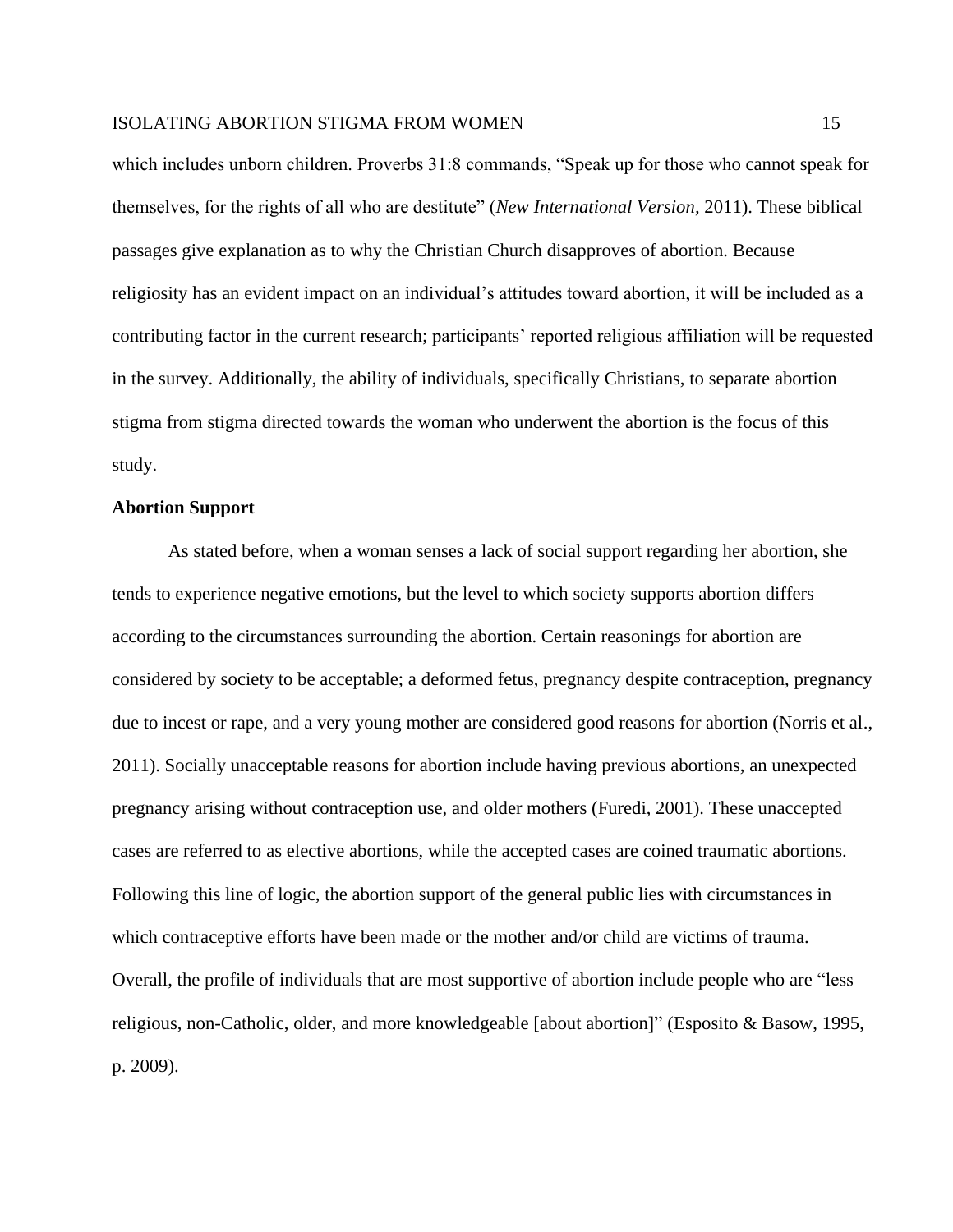The societal trends of abortion support tend to coincide with the abortion support of undergraduate students. What was previously defined as traumatic abortions are viewed as more acceptable by students (Carlton et al., 2000; Hill, 2004), and the majority of students do not support abortion for any situation (Carlton et al., 2000). Rather, it has been shown that most students are conditionally accepting of abortion (Bailey, 1993). Abortion as a method of birth control and abortions that take place beyond the first trimester are least supported by students (Carlton et al., 2000). To a lesser extent, students disagreed with abortion when the mother already had children or was having relationship troubles with the father (Carlton et al., 2000; Hill, 2004). Because they are the population of interest in the current study, it is helpful to further examine the level to which they support abortion. The same study conducted by Alvargonzález (2017) that determined the influence of students' religion on abortion support also examined the abortion attitudes and abortion-related knowledge of undergraduates. It was found that students with the most support for abortion were history, philosophy, and physics majors. Intermediate levels of support were correlated with law, engineering, and biology students. Students of medicine, psychology, and nursing seemed to have the lowest levels of abortion support. Interestingly, the knowledge these students encompassed about abortion suggests a role in their attitudes toward the procedure. The medicine, nursing, and law undergraduates reported more knowledge about abortion, while less knowledge was reported by students of physics, engineering, and philosophy. Therefore, the students with more knowledge about abortion (particularly medicine and nursing students) displayed lower abortion support compared to the other groups of students. This finding contrasts the previously mentioned results of Esposito  $\&$ Basow (1995), which indicates a transition of abortion attitudes in recent years. Knowledge of abortion is also known to influence abortion stigma, but its exact role is complicated by the student's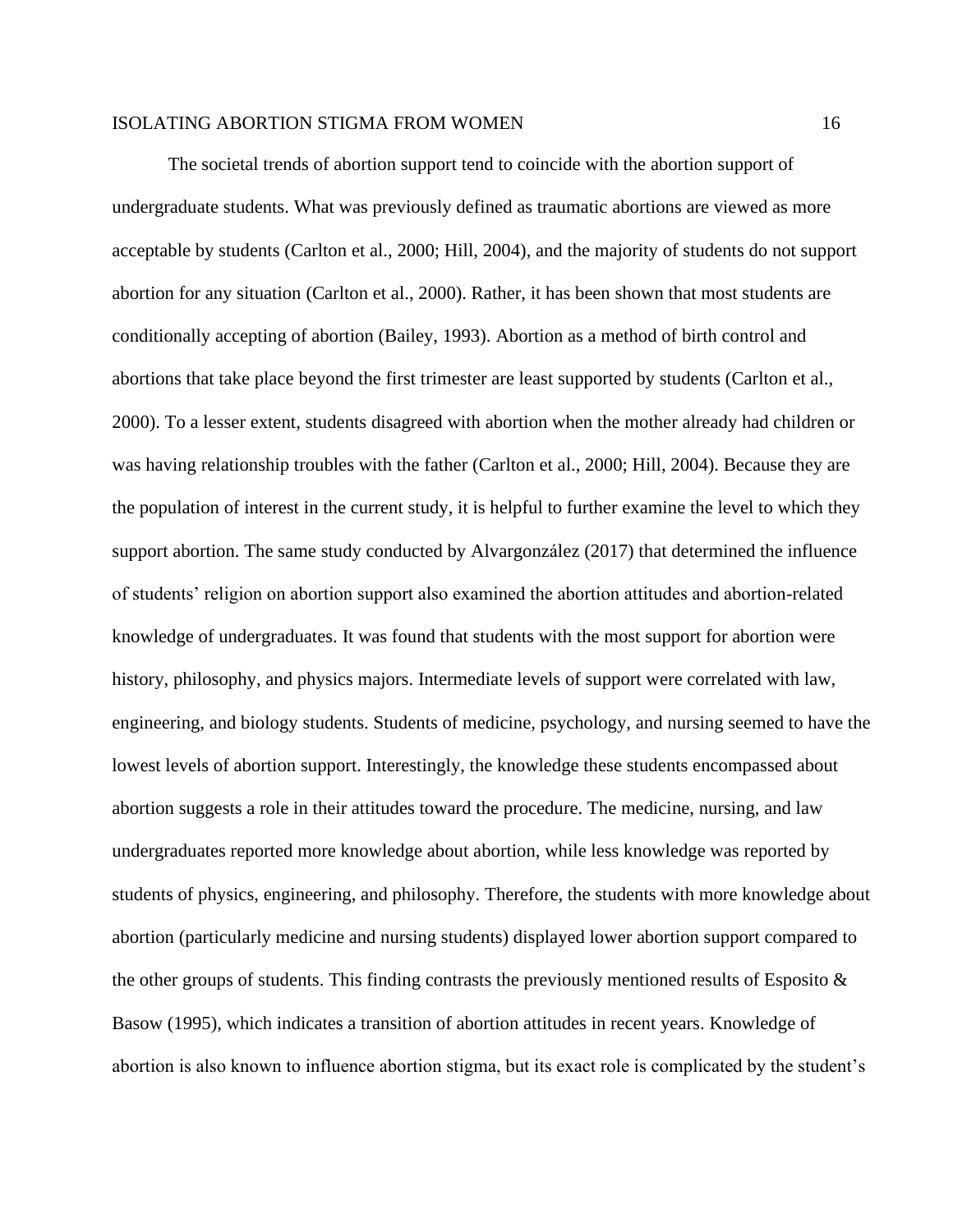perception of information, past experiences, and options (Esposito & Basow, 1995); thus, it is beyond the scope of this review.

## **Current Study**

As the literature was examined, the need for further research regarding undergraduate perceptions of women who have had abortions emerged. Limited research on abortion stigma has been conducted on undergraduates with samples primarily including only medicine and nursing students (Alvargonzález, 2017; Barret, 1980; Buga, 2002; Carlton et al., 2000; Finlay, 1981; Gleeson et al., 2008; Jones, 2006; Rosenblatt, 1999; Ruiz-Cantero et al., 1991; Shortorbani et al., 2004; Steele, 2009). Currently, only one measure (Shellenberg et al., 2014) was found which focused on the stigma of women who faced abortion, indicating the lack of research in this area of study. Additionally, there is a distinction between the legal right to abortion and the moral choice to abort (Hollis & Morris, 1992). Most research in the past has focused on participants' opinions of whether abortion should be legal for women in various circumstances (Adebayo, 1990; Betzig & Lombardo, 1992; Esposito & Basow, 1995; Hall & Ferree, 1986; Scott & Schuman, 1988; Szafran & Clagett, 1988). Until recently, only a small portion of the literature has examined individuals' personal opinions about the morality of abortion (Alvargonzález, 2017; Carlton et al., 2000; Esposito & Basow, 1995; Furedi, 2001; Hill, 2004; Moore & Stief, 1991; Norris et al., 2011; Westfall et al., 1991). Finally, considering the distress experienced by women who have had abortions, it is important to isolate abortion stigma from postabortive women.

The current study aims to answer several questions regarding the ability of individuals to isolate abortion stigma from the stigma of women who have had abortions. These questions guided the measures chosen and the way in which the data are interpreted. The research questions are as follows: (1) Is there an apparent ability for individuals to separate their stigma of women who have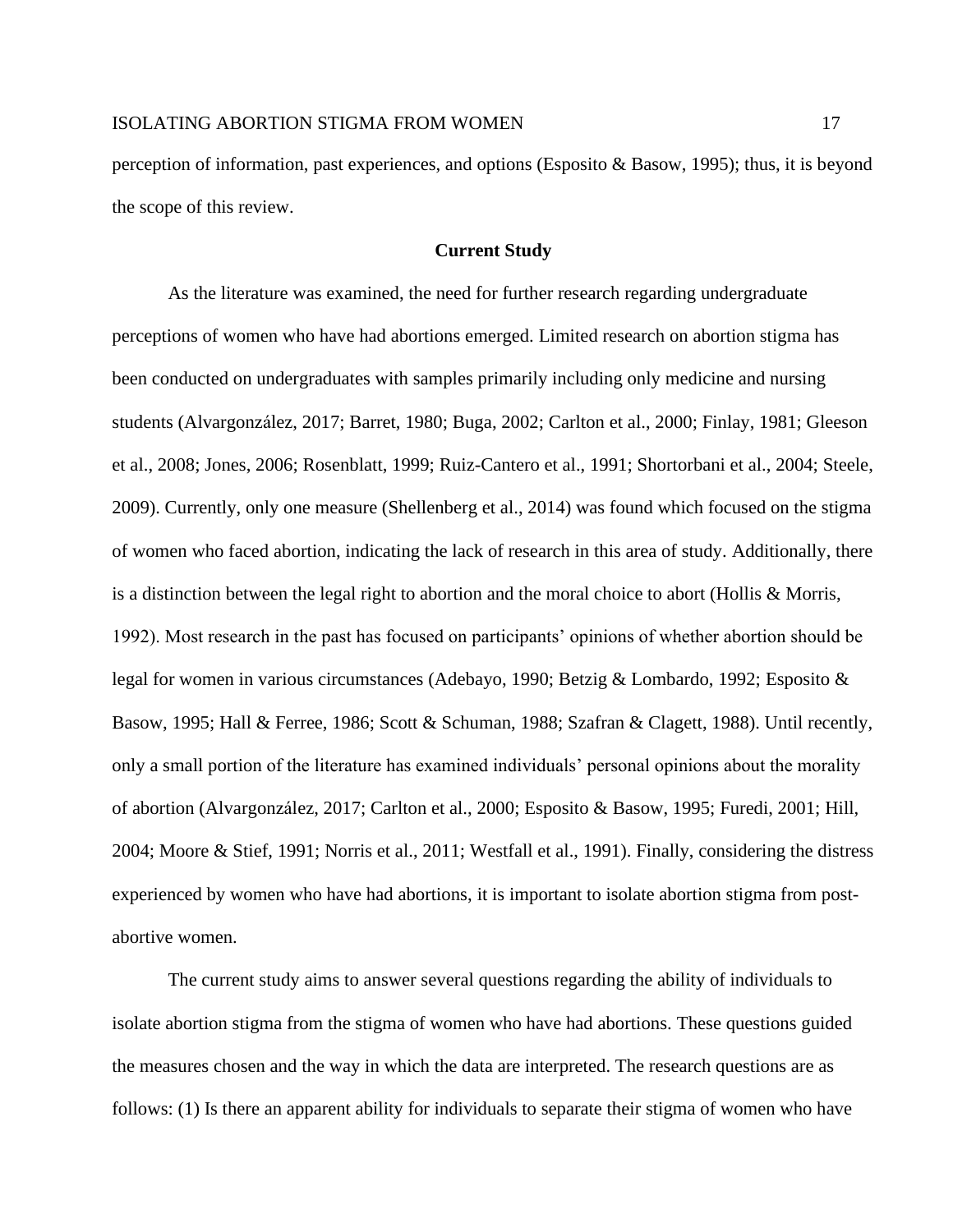had abortions from the stigma of abortion itself? (2) Does this ability differ with the gender of the individual? (3) Does abortion stigma differ between men and women? (4) Does the gender of the individual influence the stigma of women who have had abortions?

## **Method**

## **Participants**

A total of thirty participants were included in the study and consisted of psychology undergraduate students over the age of eighteen who were currently attending a private southeastern Christian university. Participants were recruited through announcements made by professors in residential classes. A link to the survey was also provided on a university website listing psychology activities for academic credit. All the participants (n=30) were between eighteen and twenty-four years of age. Ten percent (3) of participants identified as male, and 90% (27) of participants identified as female. The academic classification of the participants showed 0% freshmen. Rather, 23% (7) were sophomores, 10% (3) were juniors, and 67% (20) were seniors. One hundred percent of the participating individuals reported being Christian. None of the participants selected non-religious, Muslim, Jewish, or "other" as their religious affiliation. Of the individuals who were Christians, none identified as Catholic, Methodist, Lutheran, Pentecostal, Episcopalian, or Adventist. Additionally, no individuals reported affiliating with a separate, "other" denomination. Baptists made up 37% (11) of the sample, while Presbyterians made up 7% (2) of the sample. Fifty-seven percent (17) reported being non-denominational. The demographics showed that 7% (2) of participants indicated having direct or indirect experience with abortion.

## **Procedure**

In a survey constructed through Qualtrics, participants completed demographic questions, including age, gender, academic level (freshman, sophomore, junior, or senior), religious affiliation,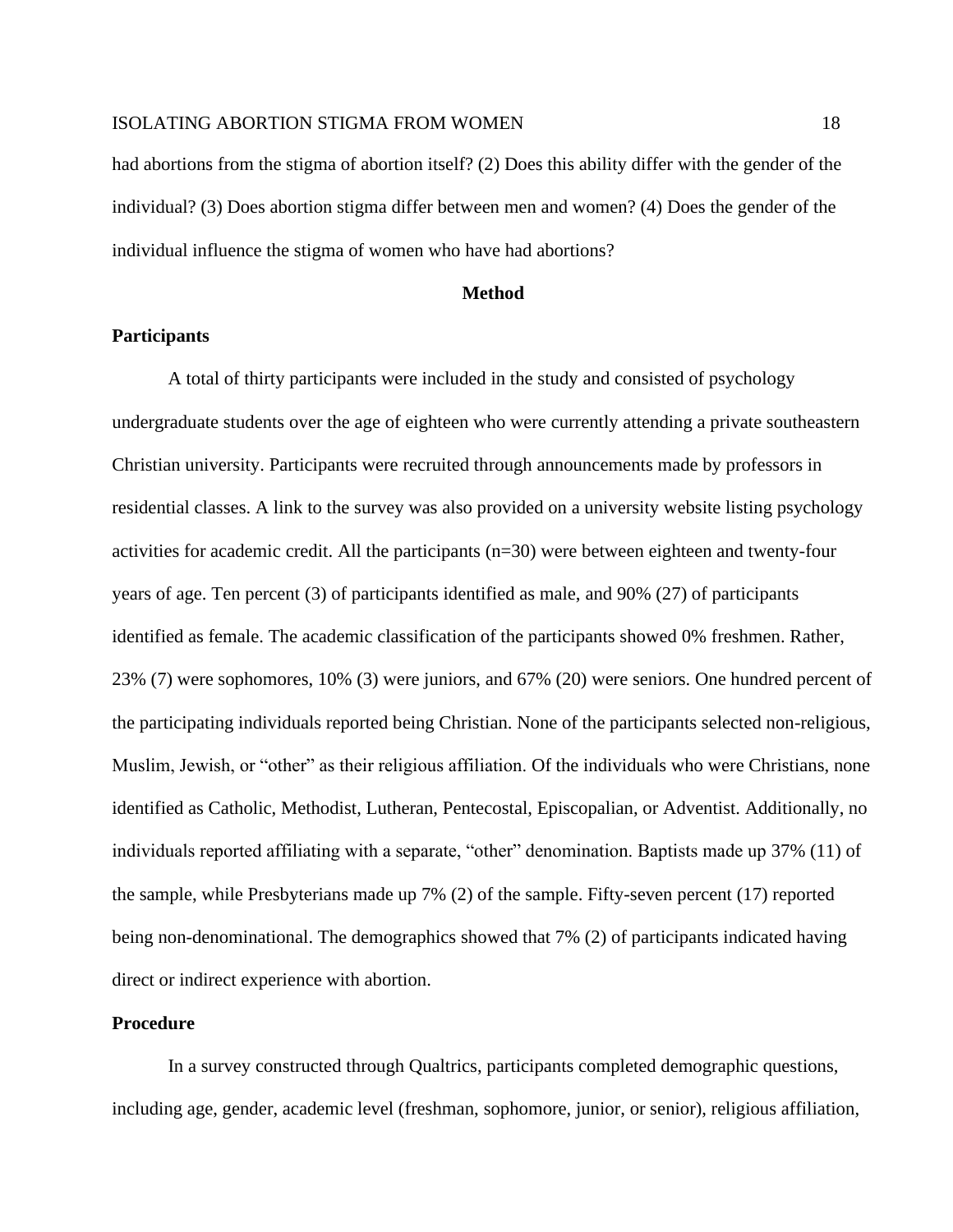and affiliated denomination (if Christian). If participants reported themselves to be under the age of eighteen, they were directed to the end of the survey. They were then asked to answer the following question: "Have you or someone close to you experienced abortion?" Following this question, participants completed two psychological assessments measuring abortion stigma and stigmatization of women who have had an abortion (see Appendix A).

The results of the survey were analyzed using the most recent version of SPSS, 27.0.1.0. For the purposes of analyzing the first research question, a Pearson correlation coefficient analysis was conducted to determine if an association between abortion stigma and the stigma of women who have experienced abortion existed. The remaining three research questions were tested via independent samples t-tests to determine mean differences between the two stigma scales. To determine trends between the demographic data and levels of stigma, individual statistical comparisons were made.

## **Measures**

#### *Attitudes about Abortion Scale*

Hill (2004) created a questionnaire, called the *Attitudes about Abortion Scale*, to measure abortion stigma. This ten-item measure consisted of various circumstances surrounding a woman's abortion; seven items were commonly used in previous studies (Esposito & Basow, 1995; Hollis & Morris, 1992) and three items were original to Hill. Scenarios include health of the mother, health of the baby, rape, poverty, and disability, among others. Participants were asked to specify their level of agreement via a seven-point Likert scale, with one representing "strongly disagree" and seven represented "strongly agree." High scores indicated less stigma of abortion, while strong levels of stigma were indicated by low scores. Internal reliability is very strong with this measure, as Cronbach's alpha was 0.93 (Alvargonzález, 2017).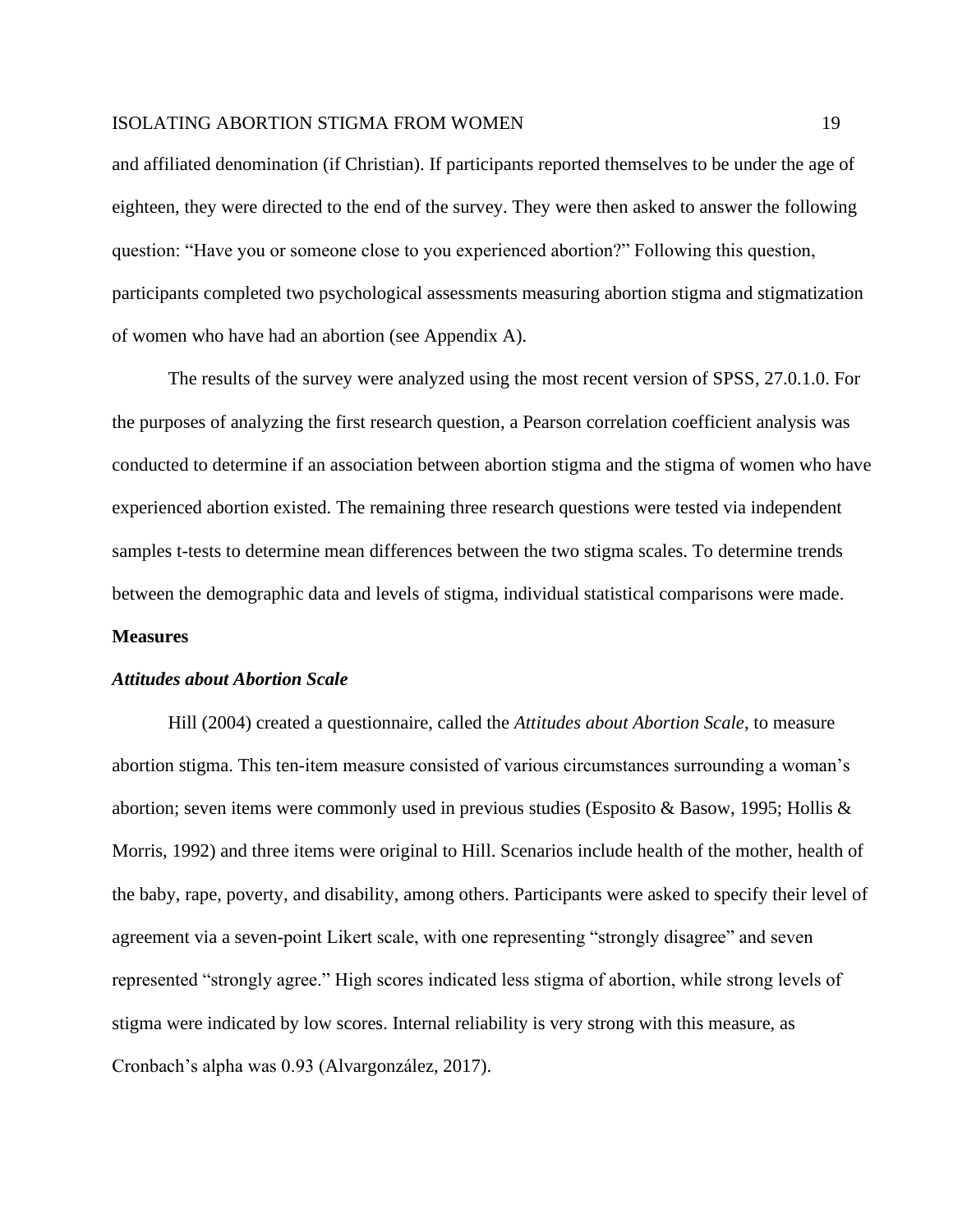#### *SABAS Sub-scale: Negative Stereotyping*

The *Stigmatizing Attitudes, Beliefs, and Actions Scale* (SABAS) was developed by Shellenberg et al. (2014) to analyze abortion stigma through negative stereotypes, discrimination or exclusion, and fear of contagion. It was designed to inform the public about abortion stigma, decrease societal and individual stigma, and measure the effectiveness of abortion stigma interventions. SABAS was originally tested in Ghana and Zambia; however, the items do not appear to be culturally specific. The full measure consists of eighteen questions, which are broken up into three sub-scales: negative stereotypes (8 items), discrimination and exclusion (7 items), and potential contagion (3 items). Each item is set up as a five-point Likert-scale, with five indicating strong disapproval and one indicating strong approval of each statement. High scores suggest more stigmatization of abortion, and low scores suggest less stigmatization of abortion. Responses were reverse scored to correspond with the scores of the abortion stigma measure, so high scores represent low stigmatization and low scores represent high stigmatization. This measure's internal consistency is considered high, with coefficient alphas for each sub-scale being 0.85, 0.80, and 0.80, respectively; the entire questionnaire has a coefficient alpha of 0.90 (Shellenberg et al., 2014). For reasons of simplicity in this relatively new research topic, only the negative stereotype sub-scale was included in the current survey to measure the stigma of women who have had abortions. Items within this subscale include statements such as, "a woman who has an abortion is committing a sin" (Shellenberg et al., 2014).

## **Results and Discussion**

#### **Limitations**

The results of this study must be prefaced with its limitations, the most obvious of which is the ability to generalize the findings beyond the population studied. The chosen population is very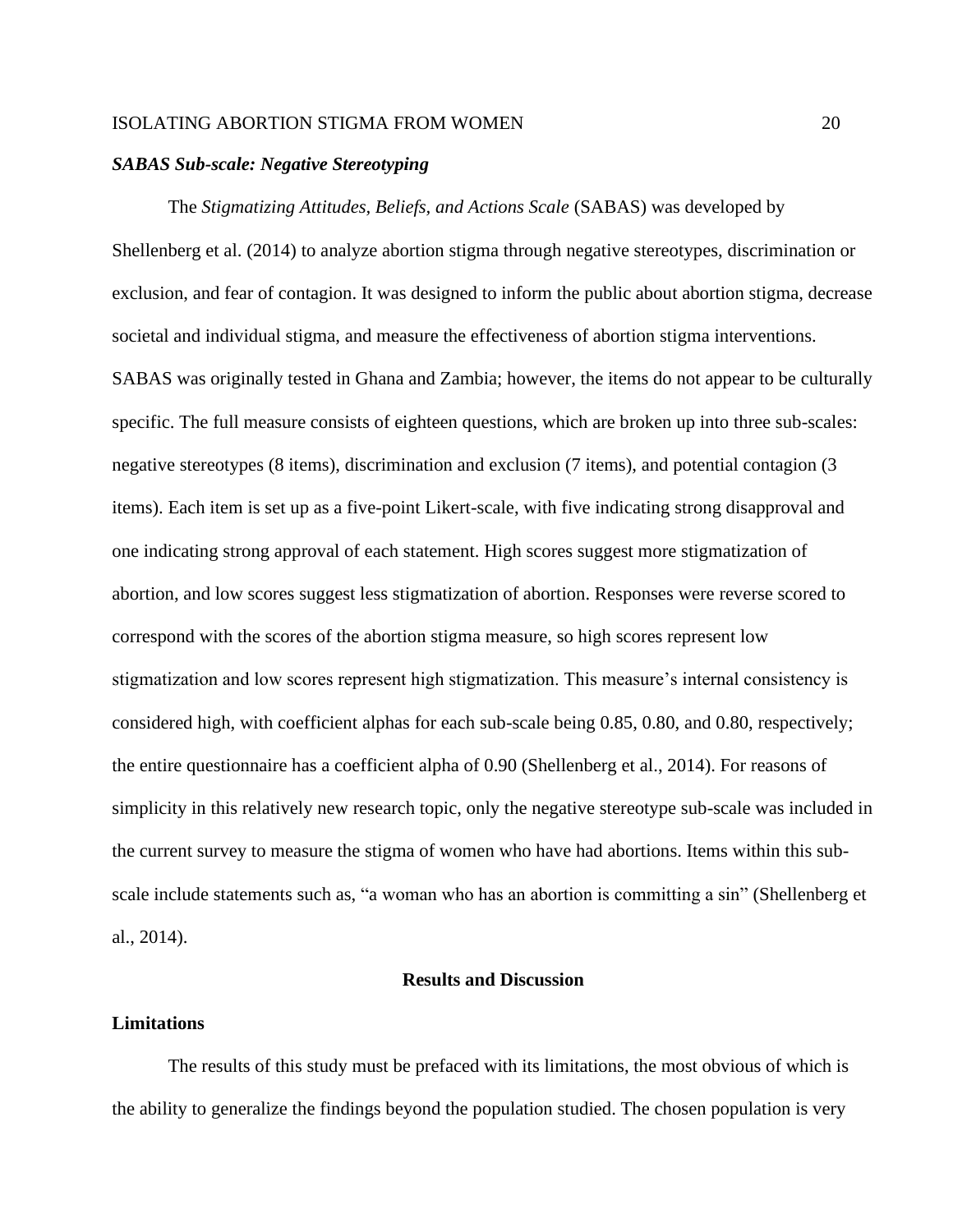specific: psychology students at a private southeastern Christian university in the United States. Because the university is located in the southeast and consists of mostly Christian Caucasian females, results are most representative of this cultural, religious, and regional group. Additionally, some of the subgroups among whom the researcher had hoped to draw comparisons, sample sizes were, for any inferences, impractically small ( $n = 2$  or 3). However difficult it may be to apply the results of this study to the general public, this population still provides interesting and helpful findings. Undergraduate students are commonly used as research populations within psychological research (Gallander Wintre et al., 2001; Roye et al., 2019; Silk-Eglit et al., 2014). Opinions of undergraduates are also thought to spread to the general population (Bailey, 1993), as they are the future members of the general public (Fadare & Tamuno, 2011). Thus, the observations of this study have the potential to spread to members of other age groups. Psychology students were selected as the discipline included in the survey due to the availability of participants to the researcher (as this research was completed within the psychology department) and the literature's lack of research conducted with psychology students. Additionally, the researcher proceeded with the study at her Christian university for its availability and its ability to offer insight into the Church's attitudes towards abortion. Another limitation of this study lies in the lack of definition given regarding abortion in the survey. Participants may have been confused as to which gestational age the abortion was taking place during, which could have contributed to abortion stigma and support for the proposed circumstances. For example, individuals might have approved of abortion at an earlier stage of gestation but disapproved of it later in the pregnancy. However, the overall stigma of abortion was of interest to the researcher, rather than stigma of abortion at a specific point. Future research should focus on potential factors that influence abortion stigma (age, religious affiliation, religiosity, knowledge of abortion, sexual orientation, previous sexual experience, and previous experience with abortion) and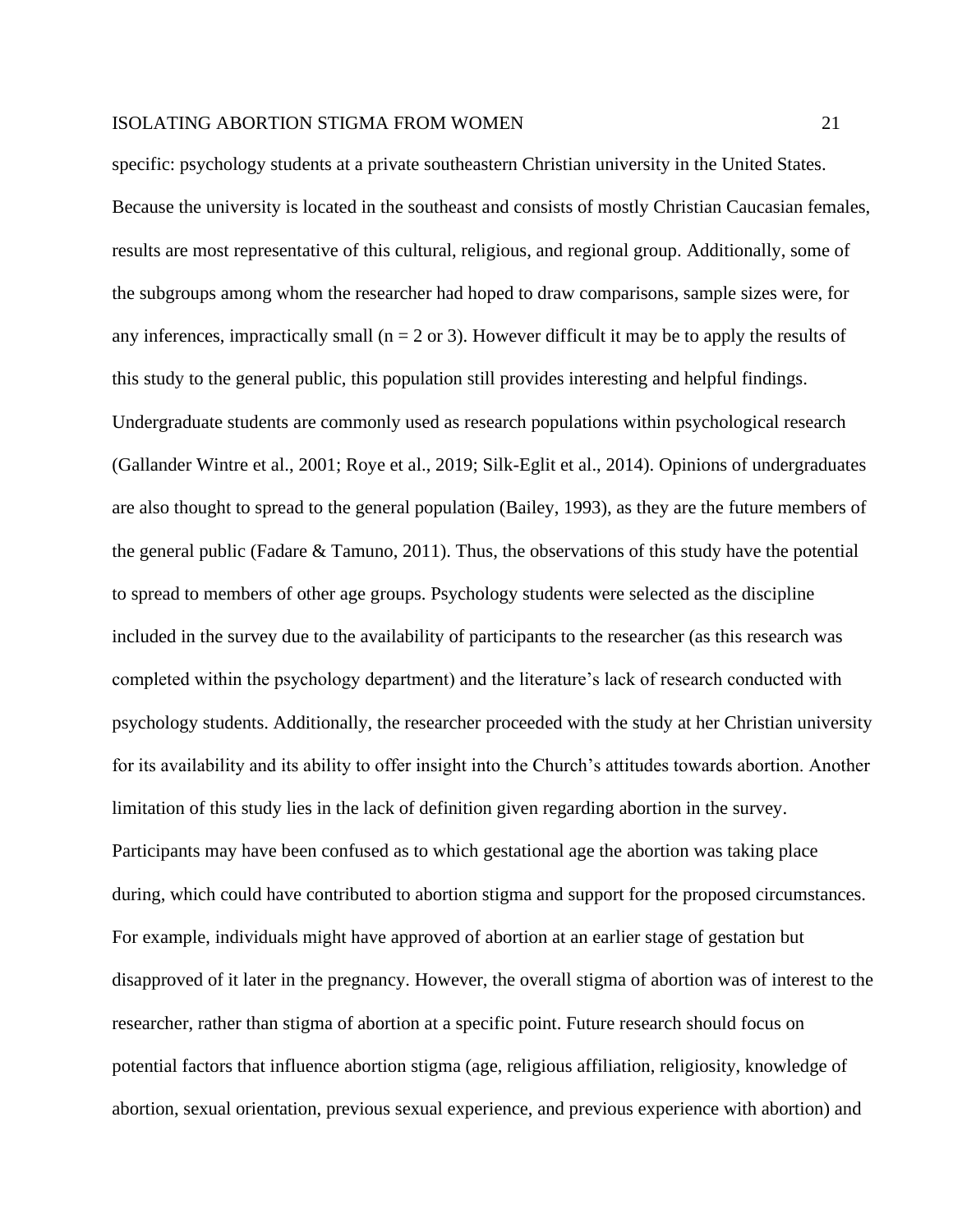its ability to be isolated from the stigma of women who have had abortions. Larger study samples, more diverse participants, and stated ages of gestation would provide better insight on this research topic.

## **Ability to Separate Stigma**

The first research question asks if there is an apparent ability of individuals to separate their abortion stigma from their stigma of women who have had abortions. Students with high scores on the abortion stigma measure are considered to have low levels of stigma towards abortion, and high scores (once reverse scored) on the SABAS measure indicate low levels of stigma towards women who have had abortions. Therefore, students with higher scores overall are thought to be less stigmatizing than students with lower scores. A high score is defined in this study as a score higher than the median of each scale, meaning equal to or above 3.5 for the abortion stigma measure and equal to or above 2.5 for the SABAS measure. Seventy-seven percent (23) of individuals surveyed scored low and were more likely to stigmatize abortion, while 23% (7) scored high and were less likely to stigmatize abortion. One-hundred percent of participants scored high, indicating they were unlikely to show stigma toward women who have had abortions. A Pearson correlation coefficient was computed to determine the relationship between participant mean scores on abortion stigma and the stigma of women who have had abortions. The results indicate a non-significant negative relationship between the variables,  $r(28) = -0.029$ ,  $p = 0.878$ . As abortion stigma mean scores increased, stigma towards post-abortive women mean scores decreased, but not significantly. Thus, this study suggests that there may be an ability to separate abortion stigma from the stigma of women who have had abortions. This research is potentially ground-breaking in the ability to separate abortion stigma from stigma of women who have had abortions, as no studies are able to be contrasted with these results.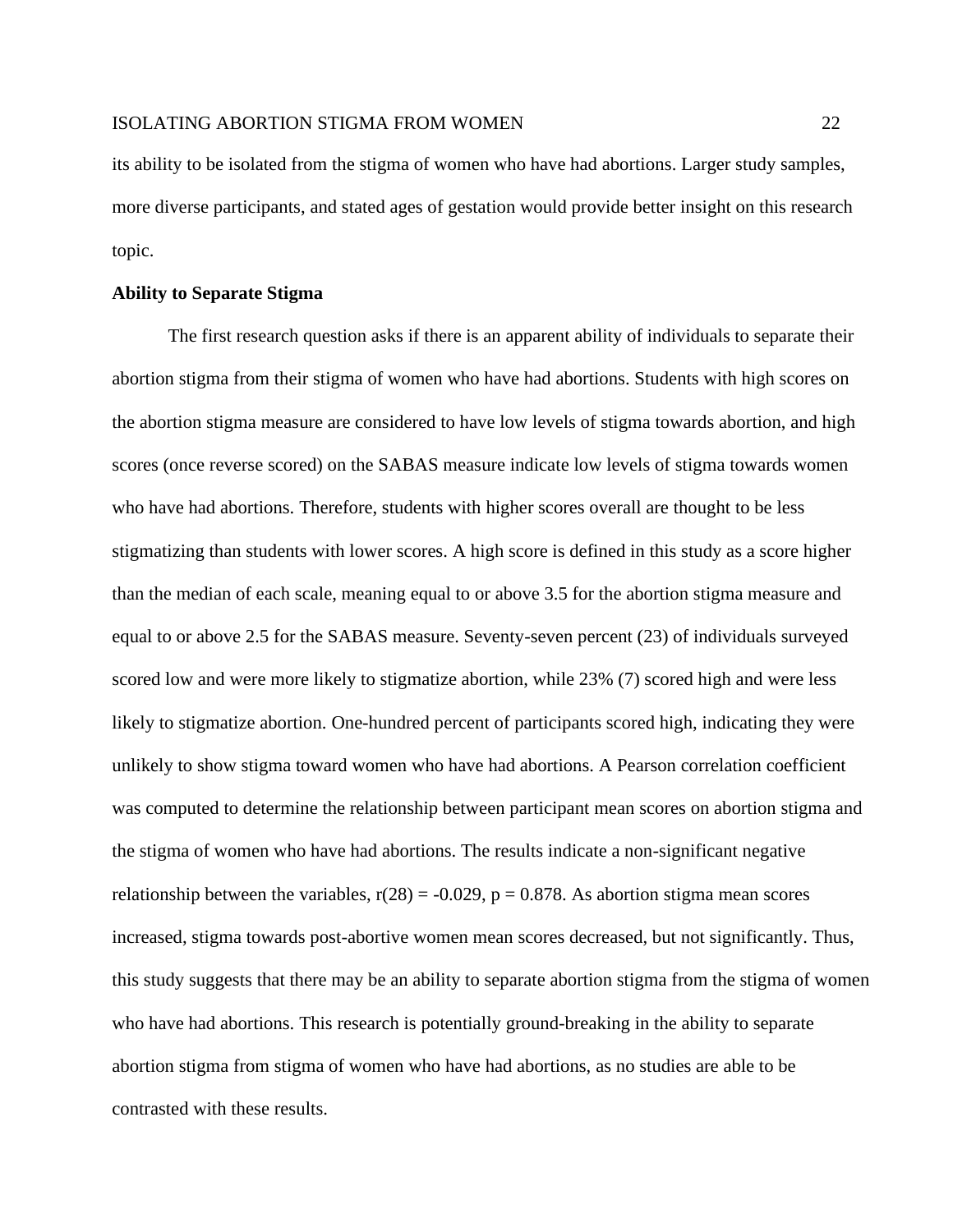#### **Gender on Ability to Separate Stigma**

The second research question examines the impact of gender on the ability of participants to isolate their abortion stigma from women who have had abortions. All participants, regardless of gender and previous score in abortion stigma, had low levels of stigma toward women who have had abortions. Surveyed individuals either maintained their low stigma or separated their abortion stigma from women who have had abortions. As stated above, the ability to isolate stigma has not been previously studied, so no other findings can be compared.

#### **Gender on Abortion Stigma**

Male and female levels of abortion stigma were compared in the current study. Of the men involved in this study, 67% (2) recorded increased levels of abortion stigma, and 33% (1) recorded decreased levels of abortion stigma. In comparison, the majority (81%; 22) of women in this study were more stigmatizing towards abortion; 19% (5) were less stigmatizing of abortion. The literature on this topic of gender is been very muddled (Esposito & Basow, 1995). Some research suggests that men have less abortion stigma (Esposito & Basow, 1995; Moore & Stief, 1991; Wright & Rogers, 1987); nonetheless, other studies suggest that women have less abortion stigma (Esposito & Basow, 1995; Westfall et al., 1991). Additionally, there is research that finds no difference in abortion stigma between men and women (Esposito & Basow, 1995; Betzig & Lombardo, 1992; Szafran & Clagett, 1988). Gender has not been considered a predictor of abortion stigma (Esposito & Basow, 1995; Hill, 2004; Bailey, 1993) and continues as such.

#### **Gender on Stigma Post-Abortive Women Face**

The difference between male and female students' stigma of women who have had abortions was also analyzed by the researcher with interesting results. All the participating men in this study (100%; 3) showed decreased levels of stigma towards abortive women. Likewise, 100% (27) of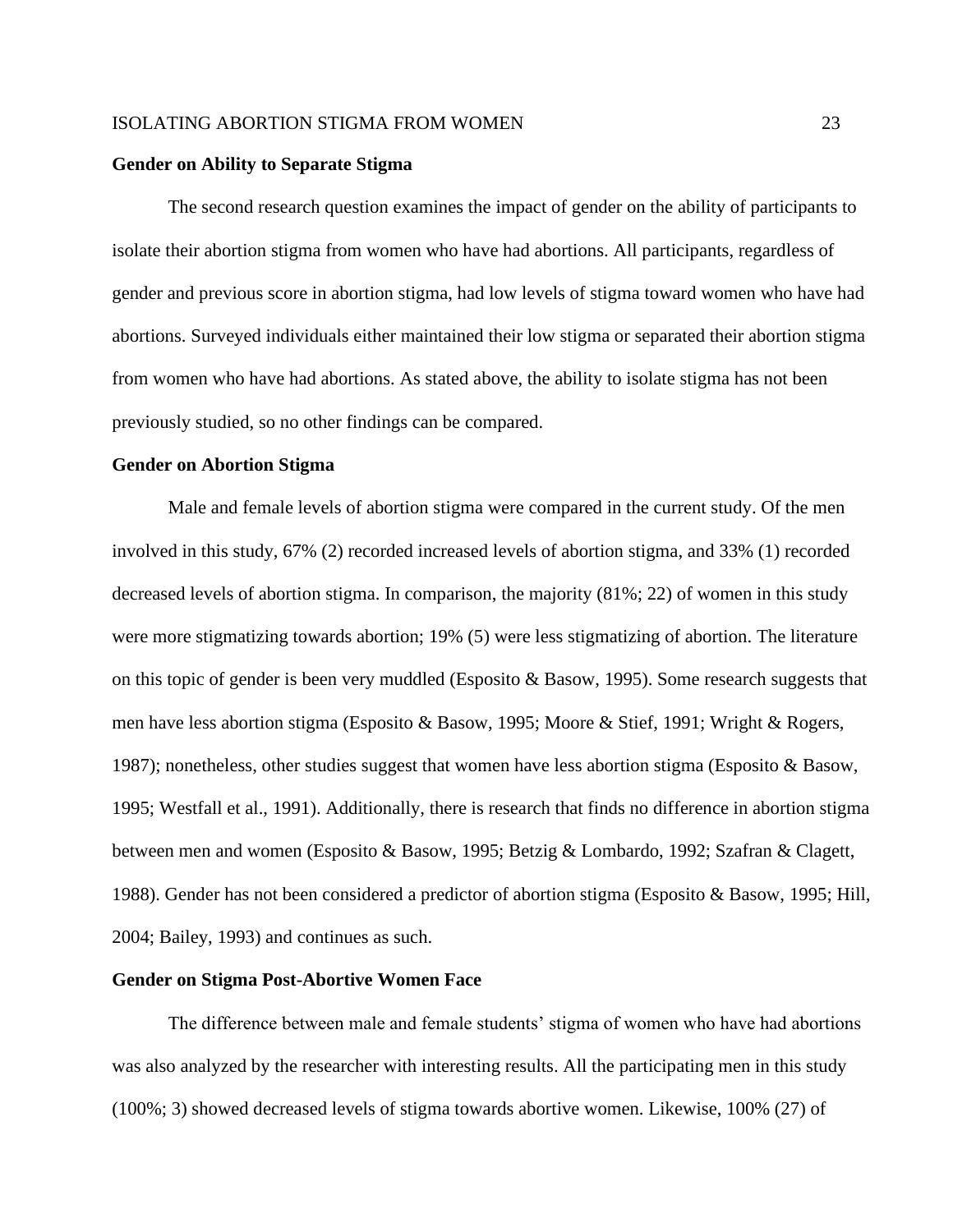surveyed women did not display stigma towards abortive women. Due to the lack of research specifically regarding stigma towards post-abortive women, comparisons to the literature cannot be made.

## **Other Contributing Factors**

Due to the entirety (100%) of participants being in the same age group, age as a contributing factor – for both abortion stigma and women who have had abortions – could not be evaluated. In the past, older students have had more favorable opinions about abortion (Esposito & Basow, 1995; Faria et al., 1985; Westfall et al., 1991; Wright & Rogers, 1987). This trend is thought to be due to older students having more time to develop relationships with women who are in need of or have experienced abortion, which would allow them to be more likely to support abortion and sympathize with the pro-choice community (Esposito & Basow, 1995; Wright & Rogers, 1987). Younger students are hypothesized to have more confounding thoughts regarding their identity, leading to pliable beliefs – including abortion (Esposito & Basow, 1995; Wright & Rogers, 1987).

As previously stated, no freshmen completed the study's survey. Twenty-nine percent (2) of sophomores displayed lower levels of stigma towards abortion, while 71% (5) displayed high levels of stigma. All sophomores (100%; 7) scored high in stigma towards post-abortive women, suggesting less stigma. One hundred percent (3) of juniors indicated high stigma towards abortion; however, 100% (3) also indicated low stigma towards women who have had abortions. The majority (75%; 15) of seniors were more likely to stigmatize abortion, while only 25% (5) were likely to avoid stigmatizing abortion. In contrast, all (100%; 20) the seniors recorded less stigmatization of postabortive women. Overall, juniors were observed to have lower stigma towards abortion when compared to other academic levels. All students, regardless of academic level, displayed low levels of stigma towards women who have had abortions. The opinions of undergraduate freshmen,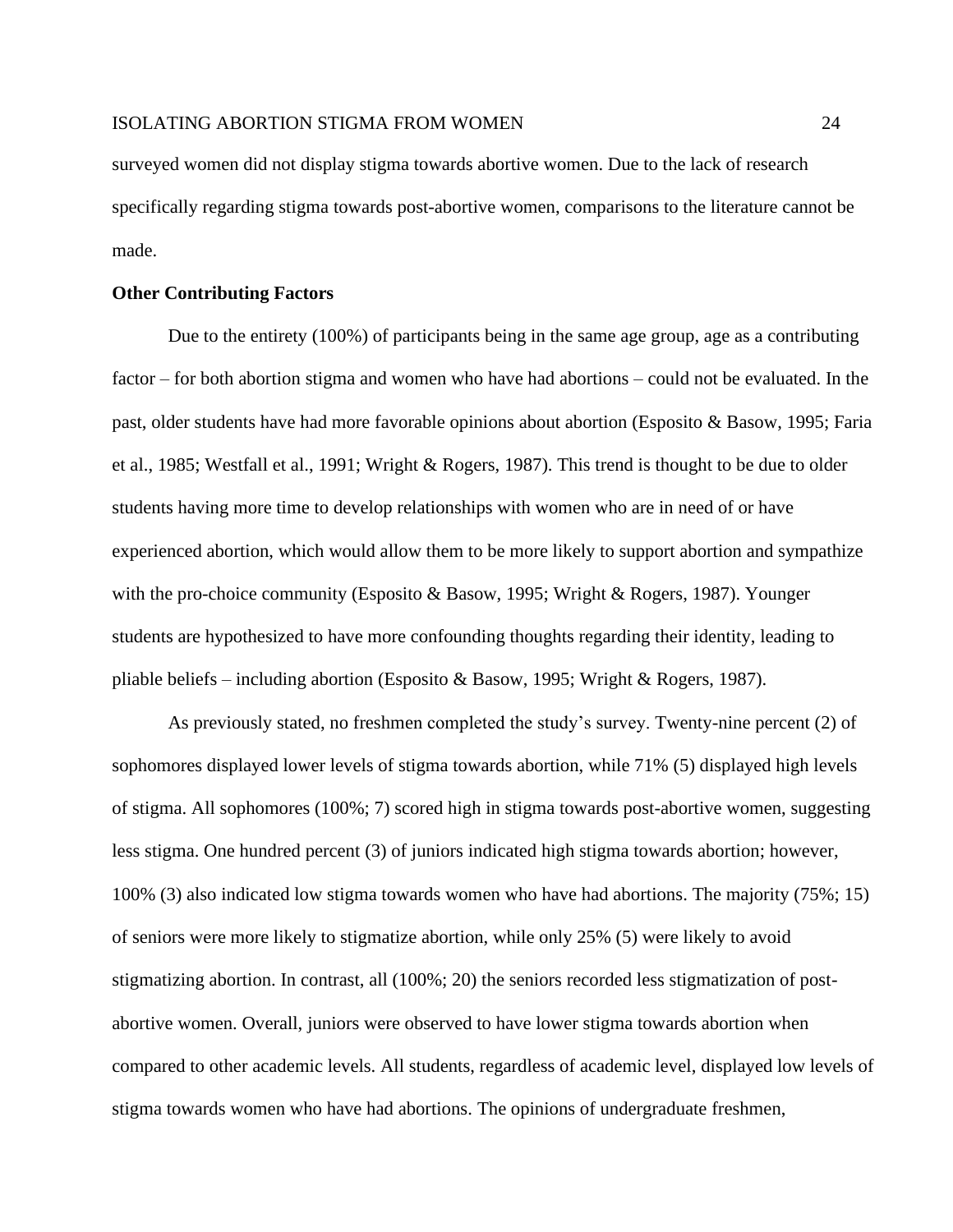sophomores, juniors, and seniors regarding abortion have not been specifically compared in previous research.

All the participants reported affiliating with Christianity, so the effect of religion on stigma was not able to be evaluated. Denominations, however, were still able to be analyzed. In the current study, Presbyterians displayed 100% (2) tendency towards stigma of abortion but 100% (2) less stigma of women who have had abortions. Twenty-seven percent (3) of surveyed Baptists had low levels of abortion stigma, and 73% (8) had high levels of abortion stigma. All (11) Baptists who participated in the study scored high in stigma towards post-abortive women, indicating less stigmatization. Twenty-four percent (4) of surveyed individuals identifying as Non-denominational were less likely to stigmatize abortion, while 76% (13) were more likely to stigmatize abortion. One hundred percent (17) of Non-denominational participants displayed lower levels of stigma towards women who have had abortions. Of Christian respondents, Baptists scored lowest in abortion stigma, but Non-denominational individuals were not far behind. All participants, regardless of religious denomination had high scores – indicating lower stigma – towards women who had aborted. This new information regarding non-Catholic denominations is interesting to note because the literature has only established that Catholics are most disapproving of abortion (Adebayo, 1990; Esposito & Basow, 1995; Faria et al., 1985; Hollis & Morris, 1992; Krishnan, 1991; Szafran & Clagett, 1988; Wright & Rogers, 1987). Hypotheses about this pattern lie in the doctrine of Catholicism; abortion is considered a sin in all circumstances (Esposito & Basow, 1995). Individuals affiliating with Judaism and Protestant denominations, aside from Baptist, disapprove of abortion to a lesser extent (Esposito & Basow, 1995). Due to a lack of religious doctrine, those who identify as nonreligious are not bound by the beliefs of religion about abortion; thus, these individuals tend to be most approving of abortion (Esposito & Basow, 1995). Religiosity was not looked at in the current study for the purposes of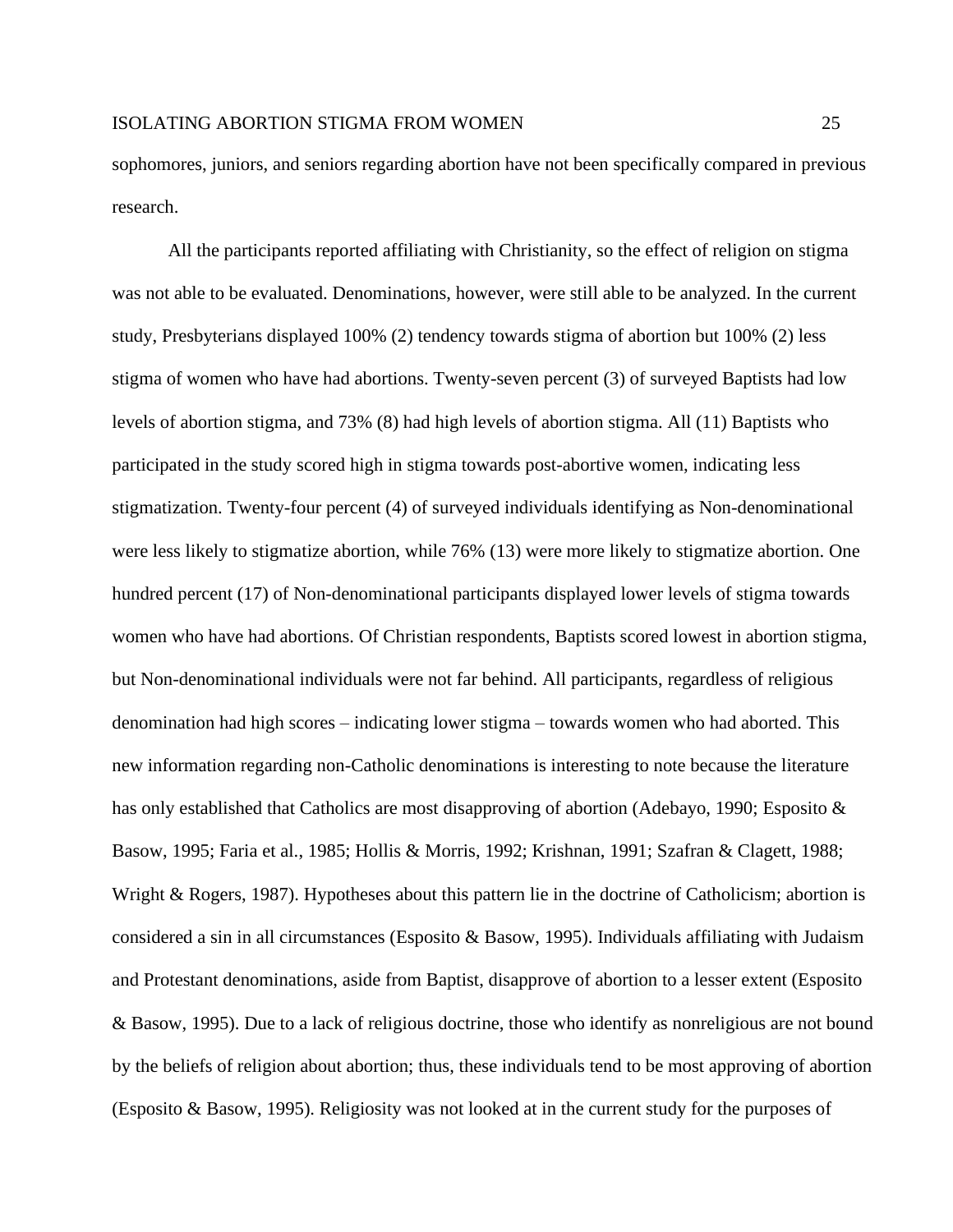simplicity, but previous studies have observed that people who believe themselves to be very religious have more negative views of abortion (Adebayo, 1990; Esposito & Basow, 1995; Krishnan, 1991). Increased church attendance is also correlated with disapproval of abortion (Esposito  $\&$ Basow, 1995; Szafran & Clagett, 1988). Thus, these factors could have influenced the participants' responses.

Finally, all (2) of those who reported having direct or indirect experience with abortion were observed to have higher levels of abortion stigma, while also displaying low levels of stigma towards women who have had abortions. In comparison, 25% (7) of those without abortion experience exhibited lower abortion stigma, and 75% (21) exhibited greater abortion stigma. All (28) individuals without abortion experience had low stigma towards women who have had abortions. However, regardless of abortion experience, all participants were less likely to stigmatize post-abortive women. The literature contrastingly shows that individuals with direct or indirect experience with abortion are more supportive of abortion than those with no previous experience (Alvargonzález, 2017; Carlton et al., 2000; Hill, 2004; Hollis & Morris, 1992; Wright & Rogers, 1987).

#### **Implications**

The researcher acknowledges that abortion is considered a sin within the Christian Church and is not recommending that this sin be minimized; however, the degree to which the sinner is stigmatized because of her sin is of concern. In various passages of the New Testament, Jesus shows kindness to sinners, despite the treatment of the religious culture. In Luke 19, he went back to the home of a tax collector to eat. Jesus allowed a prostitute to wash his feet in Luke 7. When he was on the cross in Luke 23:43, Jesus also extended salvation to the murderer also being crucified, saying "…Today you will be with me in paradise," (*New International Version,* 2011). Through these examples in Scripture, it is evident that women who have had abortions are not excluded from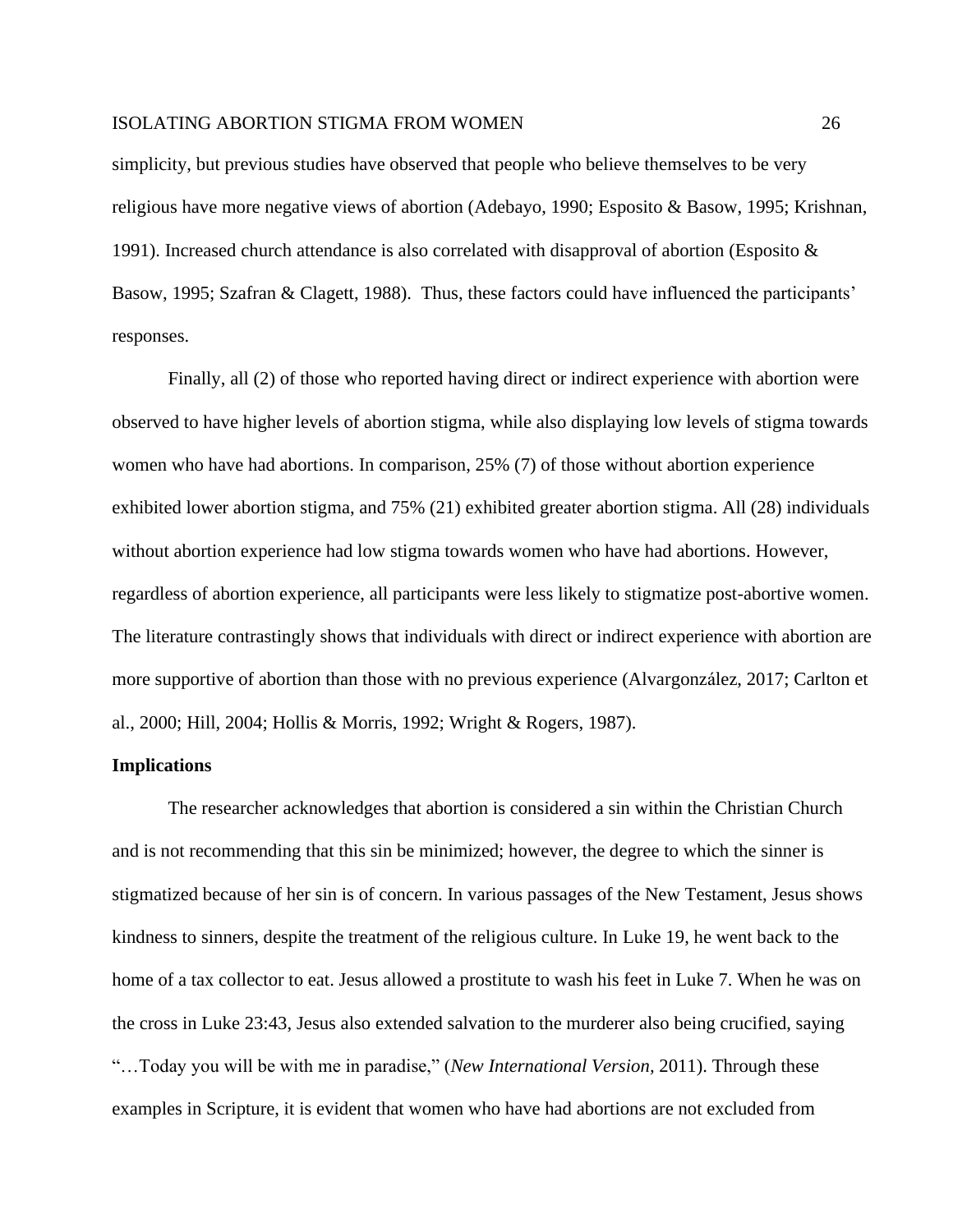salvation. All are offered grace if they come to Jesus in repentance. 1 John 1:9 states, "If we confess our sins, he is faithful and just and will forgive us our sins and purify us from all unrighteousness" (*New International Version,* 2011). There is also no denying that a number of women who consider abortion are facing stressful and perhaps insurmountable circumstances; God also promises to help such individuals overcome their situation, such as poverty, a future career, and trauma. If postabortive women approach the Christian Church seeking forgiveness and help, it should be the aim of its members to show her God's love.

This research challenges individuals to separate their disapproval of abortion from women who are facing or have experienced abortion. As evident through this study, it is possible to separate stigma of abortion from the stigmatization of women who have experienced abortion. Thus, this ability should be encouraged throughout Christian churches, perhaps through sermons, classes, or encouraged service at pregnancy care centers. Cognitive behavioral therapy within women's studies, seminars, and counseling could also be utilized to increase the secular population's ability to isolate abortion stigma from women who have had abortions. It is the hope of the researcher that, because of this study and any future studies it prompts, individuals develop the ability to separate their stigmatization of abortion from women who have had abortion.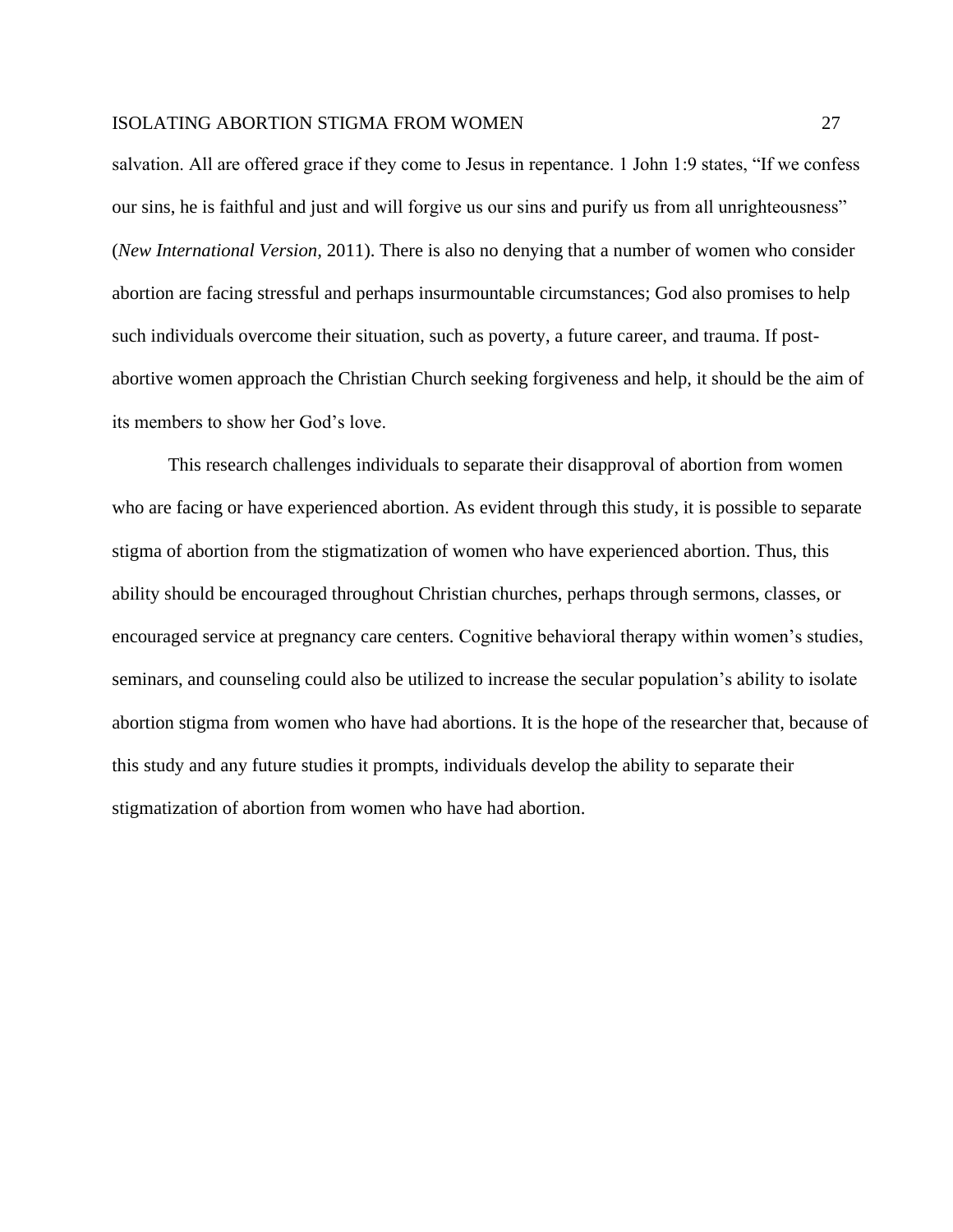#### **References**

- Abel-Aziz, E., Arch, B. N., & Al-Taher, H. (2004). The influence of religious beliefs on general practitioners' attitudes towards termination of pregnancy - A pilot study. *Journal of Obstetrics and Gynecology*, *24*, 557-61.<https://doi.org/10.1080/01443610410001722644>
- Adebayo, A. (1990). Male attitudes toward abortion: An analysis of urban survey data. *Social Indicators Research*, *22*(2), 213-228. <https://doi.org/10.1007/BF00354841>
- Adler, N. E., David, H. P., Major, B. N., Roth, S. H., Russo, N. F., & Wyatt, G. E. (1990). Psychological responses after abortion. *Science*, *248*(4951), 41-44.

<https://doi.org/10.1126/science.2181664>

- Adler, N. E., David, H. P., Major, B. N., Roth, S. H., Russo, N. F., Wyatt, G. E. (1992). Psychological factors in abortion: A review. *American Psychologist Journal, 47*(10), 1194– 1204. [https://doi.org/10.1037//0003-066x.47.10.1194](https://doi.org/10.1037/0003-066x.47.10.1194)
- Alvargonzález, D. (2017). Knowledge and attitudes about abortion among undergraduate students. *Psicothema*, *29*(4), 520–526.<https://doi.org/10.7334/psicothema2017.58>
- American Psychological Association, Task Force on Mental Health and Abortion. (2008). *Report of the task force on mental health and abortion*. American Psychological Association. <http://www.apa.org/pi/wpo/mental-health-abortion-report.pdf>
- Astbury‐Ward, E., Parry, O., & Carnwell, R. (2012). Stigma, abortion, and disclosure: Findings from a qualitative study. *The Journal of Sexual Medicine*, *9*(12), 3137–3147. <https://doi.org/10.1111/j.1743-6109.2011.02604.x>
- Bailey, W. T. (1993). College students' attitudes toward abortion. *Journal of Social Behavior and Personality, 8*(4), 749-756.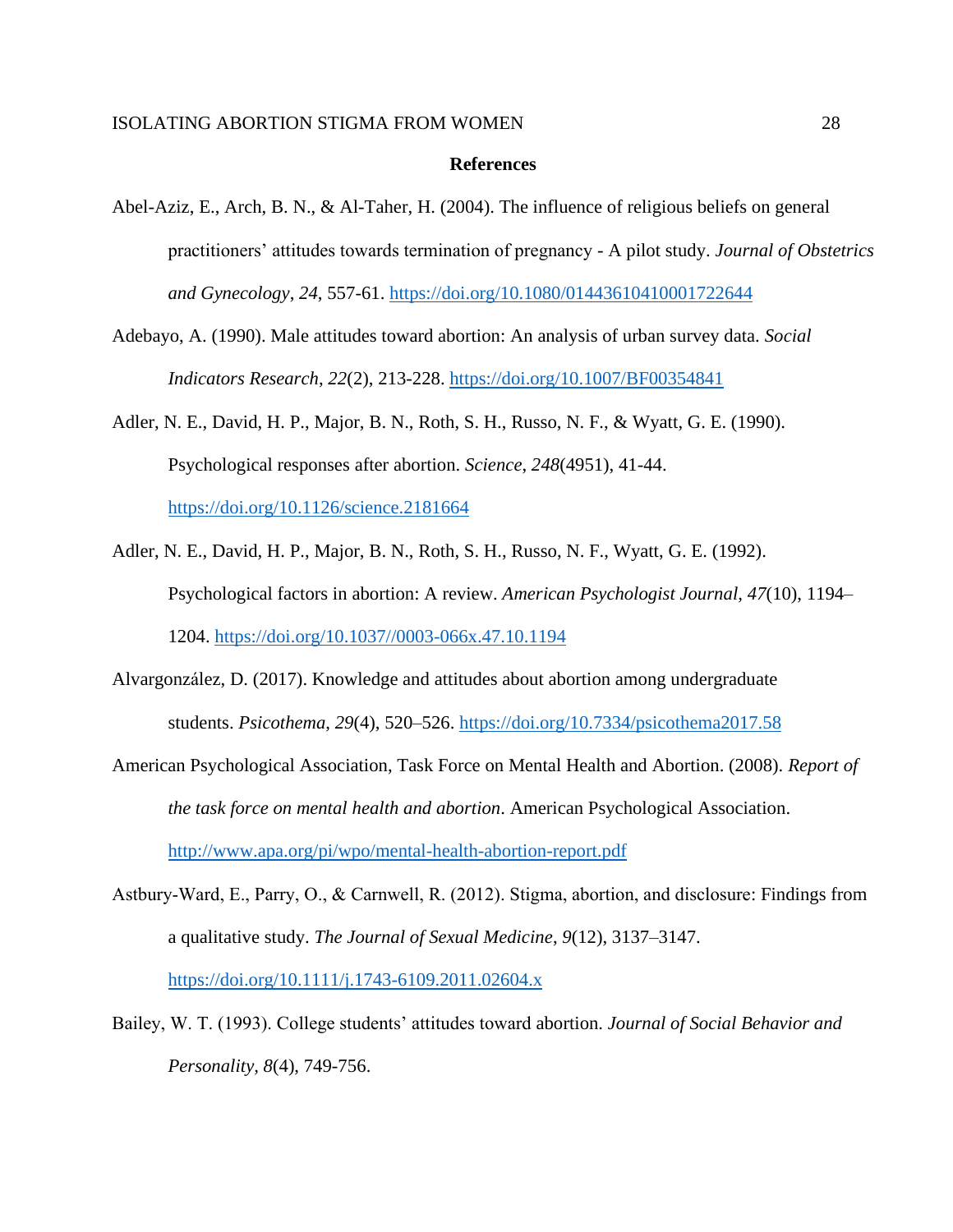- Barnartt, S. N., & Harris, R. J. (1982). Recent changes in predictors of abortion attitudes. *Sociology & Social Research*, *66*(3), 320-334.
- Barret, F. M. (1980). Changes in attitudes toward abortion in a large population of Canadian university students between 1968 and 1978. *Canadian Journal of Public Health*, *71*(3), 195- 200.
- Betzig, L., & Lombardo, L. H. (1992). Who's pro-choice and why. *Ethology and Sociobiology, 13*(1), 49-71. [https://doi.org/10.1016/0162-3095\(92\)90006-P](https://doi.org/10.1016/0162-3095(92)90006-P)
- Buga, G. A. B. (2002). Attitudes of medical students to induced abortion. *East African Medical Journal*, *79*(5), 259-262. <https://doi.org/10.4314/eamj.v79i5.8865>
- Carlton, C. L., Nelson, E. S., & Coleman, P. K. (2000). College students' attitudes towards abortion and commitment to the issue. *The Social Science Journal, 37*(4), 619-625. [https://doi.org/10.1016/S0362-3319\(00\)00101-4](https://doi.org/10.1016/S0362-3319(00)00101-4)
- Chrisler, J. C., Gorman, J. A., Marván, M. L., & Johnston-Robledo, I. (2014). Ambivalent sexism and attitudes toward women in different stages of reproductive life: A semantic, cross-cultural approach. *Health Care for Women International*, *35*(6), 634-657. <https://doi.org/10.1080/07399332.2012.740113>
- Cockrill, K., & Nack, A. (2013). "I'm not that type of person": Managing the stigma of having an abortion. *Deviant Behavior*, *34*(12), 973–990.<https://doi.org/10.1080/01639625.2013.800423>
- Cole, S. W., Kemeny, M. E., Taylor, S. E., & Visscher, B. R. (1996). Elevated physical health risk among gay men who conceal their homosexual identity. *Health Psychology*, *15*(4), 243-251. <https://doi.org/10.1037/0278-6133.15.4.243>
- Cook, E. A., Jelen, T. G., & Wilcox, C. (1992). *Between two absolutes: Public opinion and the politics of abortion*. Westview Press.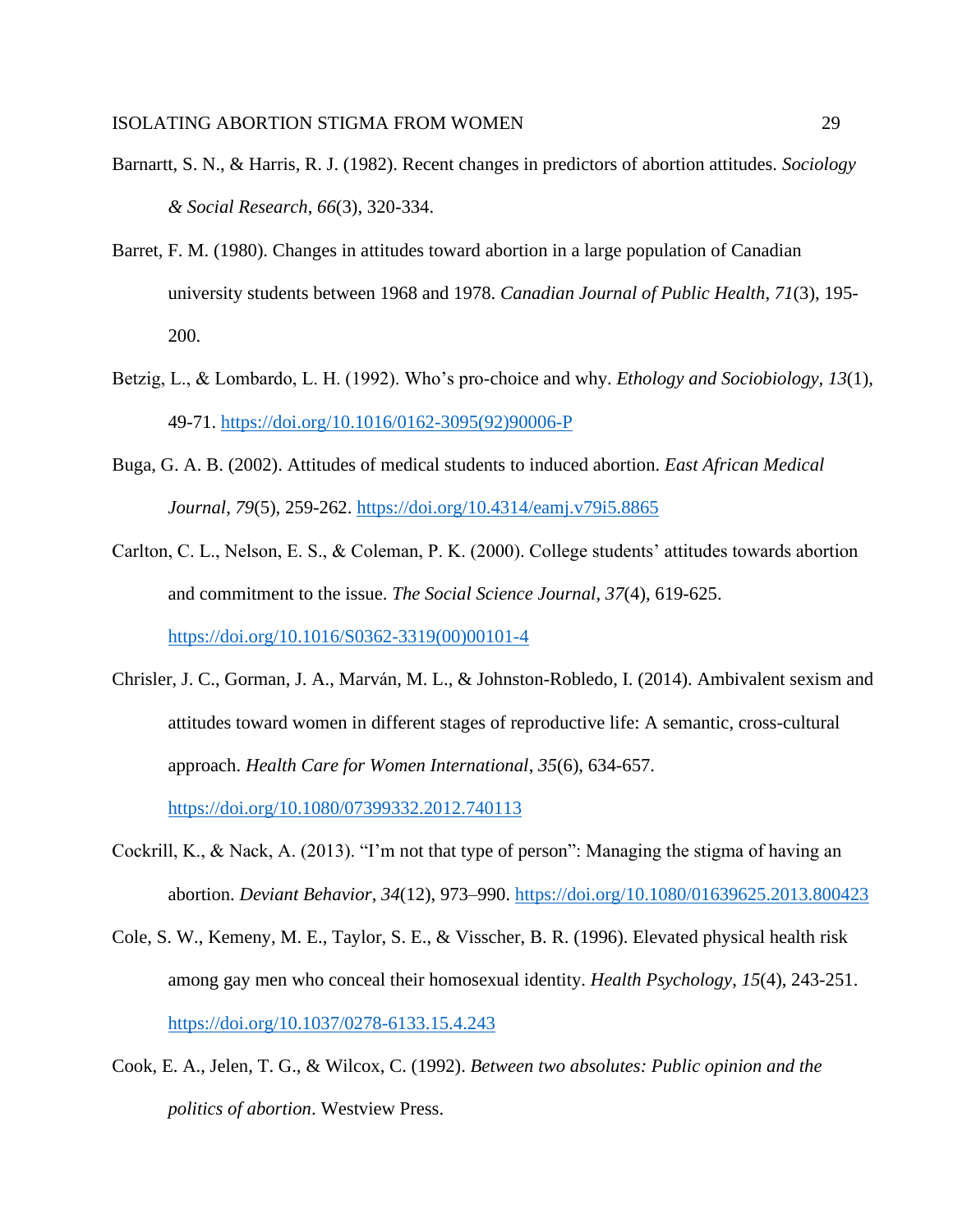Das, V. (2001). *Stigma, contagion, defect: Issues in the anthropology of public health* [Paper presentation]. National Institutes of Health Stigma and Global Health: Developing a Research Agenda, Bethesda, MD, United States.

<http://docshare04.docshare.tips/files/13843/138431942.pdf>

- Ebaugh, H. R. F., & Haney, C. A. (1980). Shifts in abortion attitudes: 1972-1928. *Journal of Marriage and Family*, *42*(3), 491-499. <https://doi.org/10.2307/351894>
- Espósito, C. L., & Basow, S. A. (1995). College student's attitudes toward abortion: The role of knowledge and demographic variables. *Journal of Applied Social Psychology*, *25*(22), 1996- 2017. <https://doi.org/10.1111/j.1559-1816.1995.tb01828.x>
- Fadare, J. O., & Tamuno, I. (2011). Antibiotic self-medication among university medical undergraduates in northern Nigeria. *Journal of Public Health and Epidemiology, 3*(5), 217- 220. <https://doi.org/10.5897/JPHE.9000013>
- Faria, G., Barrett, E., & Goodman, L. M. (1985). Women and abortion: Attitudes, social networks, decision-making. *Social Work in Health Care*, *11*(1), 85-99. [https://doi.org/10.1300/J010v11n01\\_06.](https://doi.org/10.1300/J010v11n01_06)
- Finer, L. B., Frohwirth, L. F., Dauphinee, L. A., Singh, S., & Moore, A. M. (2005). Reasons U.S. women have abortions: Quantitative and qualitative perspectives. *Perspectives on Sexual and Reproductive Health, 37*(3), 110-118. [https://doi.org/10.1363/psrh.37.110.05.](https://doi.org/10.1363/psrh.37.110.05)
- Finlay, B. A. (1981). Sex differences in correlates of abortion attitudes among college students. *Journal of Marriage and Family, 43*(3), 571-582. <https://doi.org/10.2307/351758>
- Florida Agency for Health Care Administration. (2021). *Reported induced terminations of pregnancy (ITOP) by reason, by trimester*.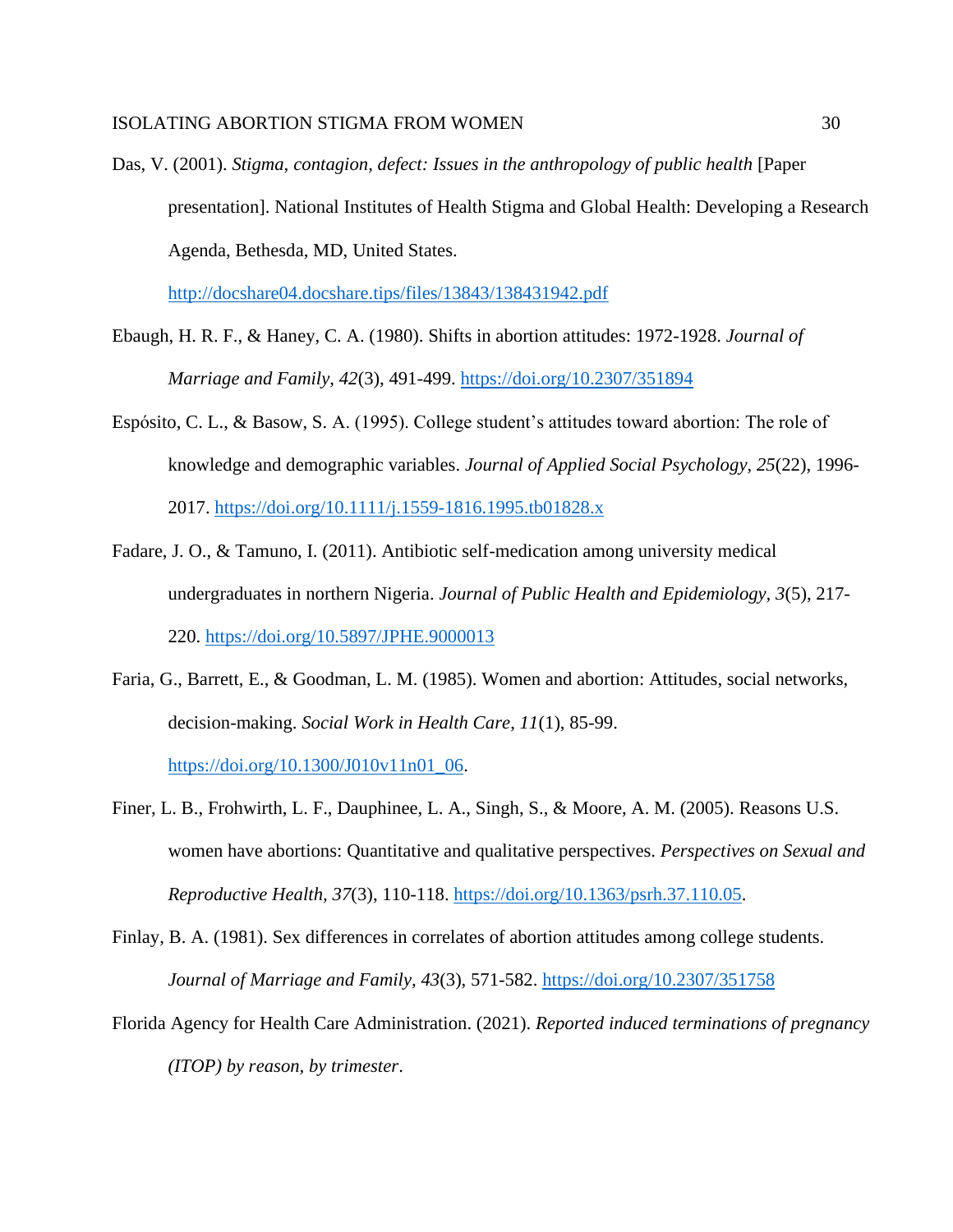[https://ahca.myflorida.com/mchq/central\\_services/training\\_support/docs/TrimesterByReason\\_](https://ahca.myflorida.com/mchq/central_services/training_support/docs/TrimesterByReason_2021.pdf) [2021.pdf](https://ahca.myflorida.com/mchq/central_services/training_support/docs/TrimesterByReason_2021.pdf)

- Furedi, A. (2001). Issues for service providers: A response to points raised. *Journal of Medical Ethics*, *27(2)*, 28–32. [https://doi.org/10.1136/jme.27.suppl\\_2.ii28](https://doi.org/10.1136/jme.27.suppl_2.ii28)
- Gallander Wintre, M., North, C., & Sugar, L. A. (2001). Psychologists' response to criticisms about research based on undergraduate participants: A developmental perspective. *Canadian Psychology/Psychologie canadienne*, *42*(3), 216–225.<https://doi.org/10.1037/h0086893>
- Gleeson, R., Forde, E., Bates, E., Powell, S., Eadon-Jones, E., & Draper, H. (2008). Medical students' attitudes towards abortion: A UK study. *Journal of Medical Ethics*, *34*(11), 783-787. <https://doi.org/10.1136/jme.2007.023416>
- Glick, P., Diebold, J., Bailey-Werner, B., & Zhu, L. (1997). The two faces of Adam: Ambivalent sexism and polarized attitudes toward women. *Personality and Social Psychology Bulletin*, *23*(12), 1323-1334.<https://doi.org/10.1177/01461672972312009>
- Glick, P., & Fiske, S. T. (1996). The ambivalent sexism inventory: Differentiating hostile and benevolent sexism. *Journal of Personality and Social Psychology*, *70*(3), 491-512. <https://doi.org/10.1037/0022-3514.70.3.491>
- Goffman, E. (1963). *Stigma: Notes on the management of spoiled identity.* Prentice-Hall.
- Hall, E. J., & Ferree, M. M. (1986). Race differences in abortion attitudes. *Public Opinion Quarterly*, *50*(2), 193-207. <https://doi.org/10.1086/268974>
- Hanschmidt, F., Linde, K., Hilbert, A., Riedel-Heller, S. G., & Kersting, A. (2016). Abortion stigma: A systematic review. *Perspectives on Sexual and Reproductive Health*, *48*(4), 169–177. <https://doi.org/10.1363/48e8516>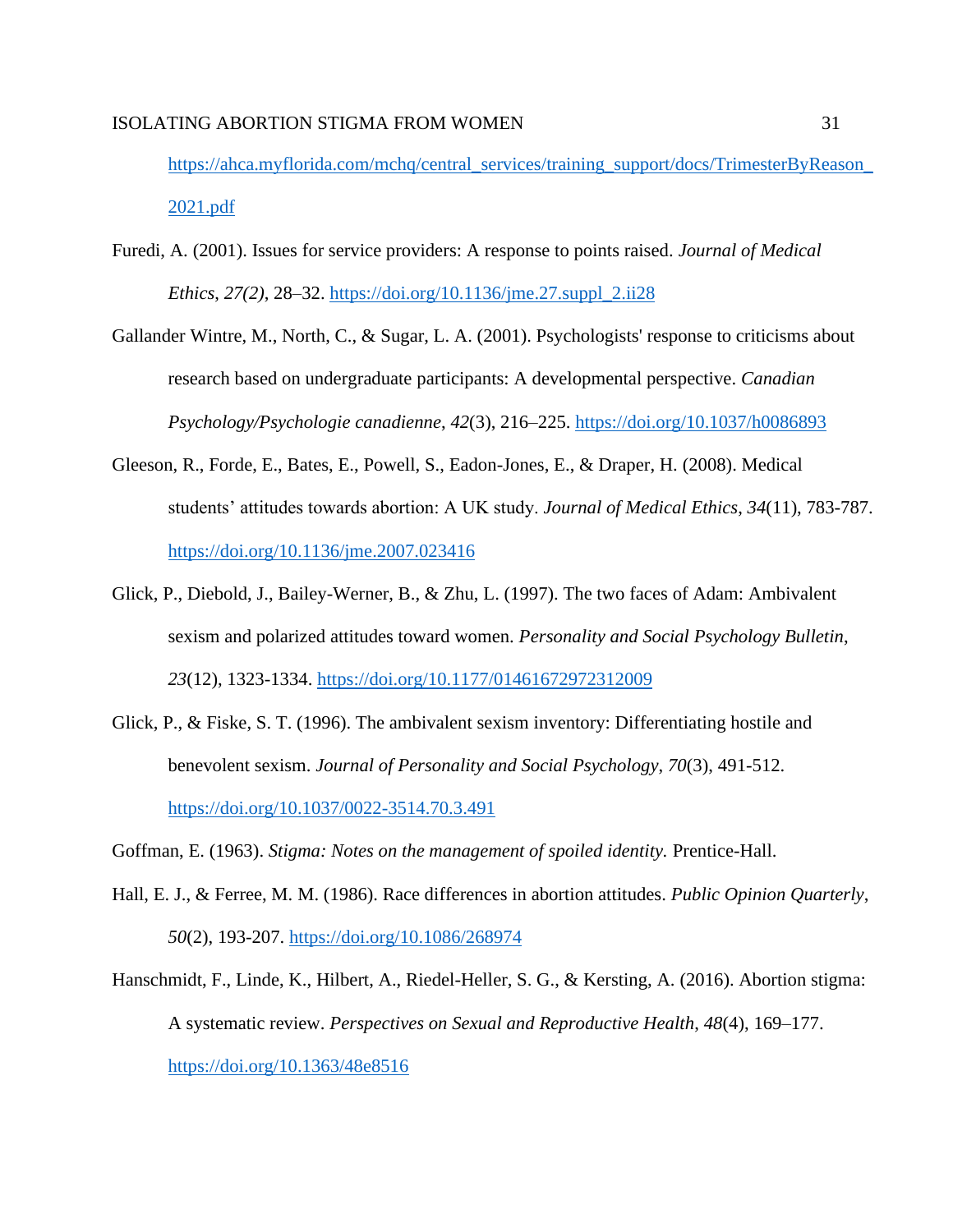- Herek, G. M. (2009). Sexual stigma and sexual prejudice in the United States: A conceptual framework. *Contemporary Perspectives on Lesbian, Gay, and Bisexual Identities*, 65–111. [https://doi.org/10.1007/978-0-387-09556-1\\_4](https://doi.org/10.1007/978-0-387-09556-1_4)
- Hess, J. A., & Rueb, J. D. (2005). Attitudes toward abortion, religion and party affiliation among college students. *Current Psychology*, *24*(1), 24-42. [https://doi.org/10.1007/s12144-005-1002-](https://doi.org/10.1007/s12144-005-1002-0) [0](https://doi.org/10.1007/s12144-005-1002-0)
- Hill, A. (2004). The relationship between attitudes about abortion and cognitive complexity. *UW-L Journal of Undergraduate Research, 7*, 1-6. [https://www.uwlax.edu/globalassets/offices](https://www.uwlax.edu/globalassets/offices-services/urc/jur-online/pdf/2004/hill.pdf)[services/urc/jur-online/pdf/2004/hill.pdf](https://www.uwlax.edu/globalassets/offices-services/urc/jur-online/pdf/2004/hill.pdf)
- Hollis, H. M., & Morris, T. M. (1992). Attitudes toward abortion in female undergraduates. *College Student Journal, 26*(1), 70-74.
- Holton, S., Fisher, J., & Rowe, H. (2009). Attitudes toward women and motherhood: Their role in Australian women's childbearing behaviour. *Sex Roles*, *61*(9-10), 677-687. <https://doi.org/10.1007/s11199-009-9659-8>
- Huang, Y., Davies, P. G., Sibley, C. G., & Osborne, D. (2016). Benevolent sexism, attitudes toward motherhood, and reproductive rights: A multi-study longitudinal examination of abortion attitudes. *Personality and Social Psychology Bulletin*, *42*(7), 970–984. <https://doi.org/10.1177/0146167216649607>
- Huang, Y., Osborne, D., Sibley, C. G., & Davies, P. G. (2014). The precious vessel: Ambivalent sexism and opposition to elective and traumatic abortion. *Sex Roles, 71*, 436-449. <https://doi.org/10.1007/s11199-014-0423-3>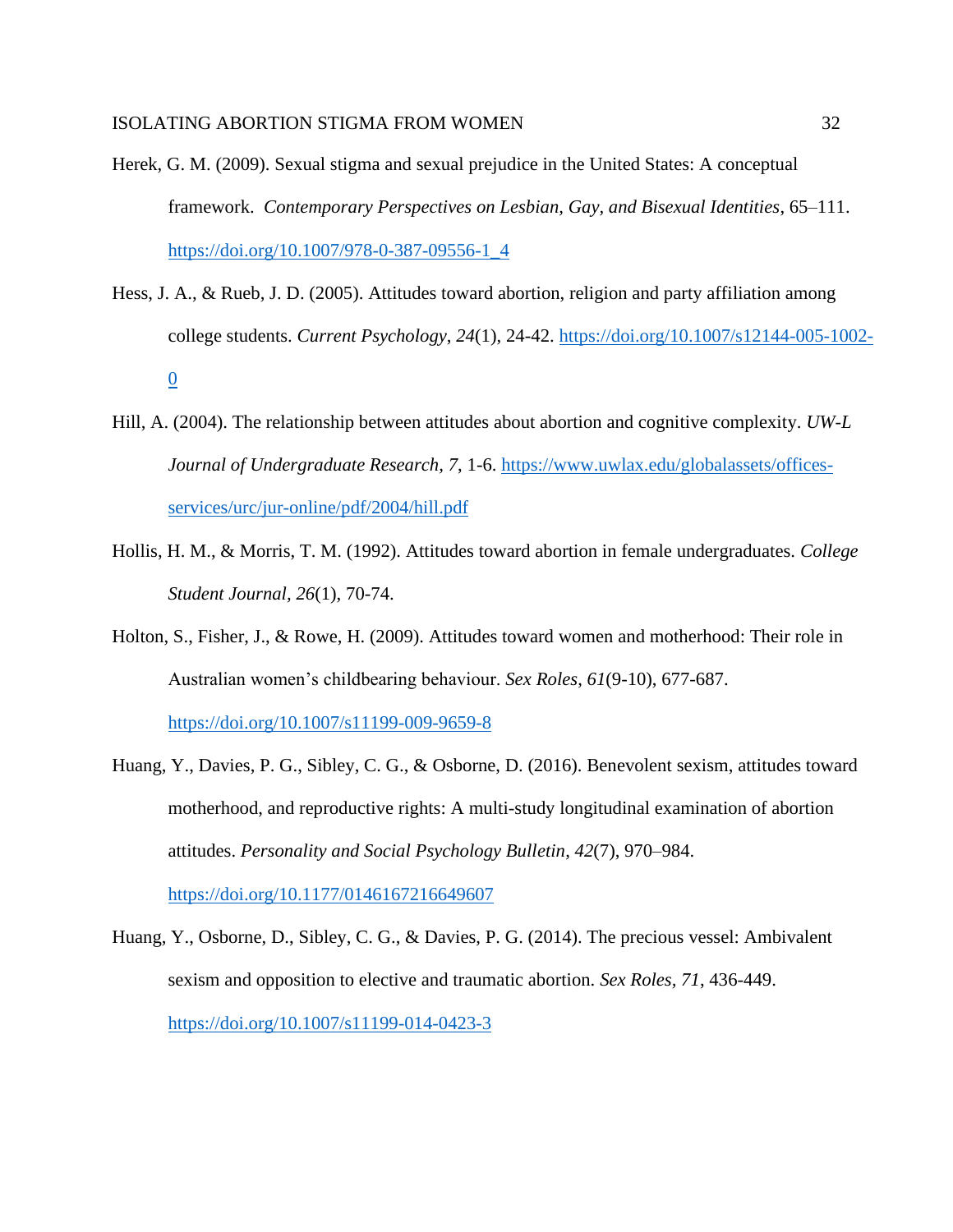Jagannathan, R. (2001). Relying on surveys to understand abortion behavior: Some cautionary evidence, *American Journal of Public Health*, *91*(11), 1825–1831.

<https://doi.org/10.2105/ajph.91.11.1825>

- Jatlaoui, T. C., Eckhaus, L., Mandel, M. G., Nguyen, A., Oduyebo, T., Petersen, E., & Whiteman, M. K. (2019). *Abortion surveillance: United States, 2016.* (Surveillance Summaries Volume 68, Number 11). Centers for Disease Control and Prevention Morbidity and Mortality Weekly Report*.* <https://www.cdc.gov/mmwr/volumes/68/ss/pdfs/ss6811a1-H.pdf>
- Jerman, J., Jones, R. K., & Onda, T. (2016) *Characteristics of U.S. abortion patients in 2014 and changes since 2008*. Guttmacher Institute*.* [https://www.guttmacher.org/report/characteristics](https://www.guttmacher.org/report/characteristics-us-abortion-patients-2014)[us-abortion-patients-2014.](https://www.guttmacher.org/report/characteristics-us-abortion-patients-2014)
- Joffe, C. (1996). *Doctors of conscience: The struggle to provide abortions before and after Roe v. Wade*. Beacon Press.
- Jones, R. K. (2006). Male involvement in abortion decision and college students' attitudes on the subject. *The Social Science Journal, 43*(4), 689-694.

<https://doi.org/10.1016/j.soscij.2006.08.020>

- Jones, R. K., Witwer, E., & Jerman, J. (2019). *Abortion incidence and service availability in the United States, 2017*. Guttmacher Institute*.* [https://www.guttmacher.org/report/abortion](https://www.guttmacher.org/report/abortion-incidence-service-availability-us-2017)[incidence-service-availability-us-2017.](https://www.guttmacher.org/report/abortion-incidence-service-availability-us-2017)
- Kimport, K., Foster, K., & Weitz, T. A. (2011). Social sources of women's emotional difficulty after abortion: Lessons from women's abortion narratives. *Perspectives on Sexual and Reproductive Health*, *43*(2), 103–109.<https://doi.org/10.1363/4310311>
- Krishnan, V. (1991). Abortion in Canada: Religious and ideological dimensions of women's attitudes. *Social Biology*, *38*(3-4), 249-257. <https://doi.org/10.1080/19485565.1991.9988792>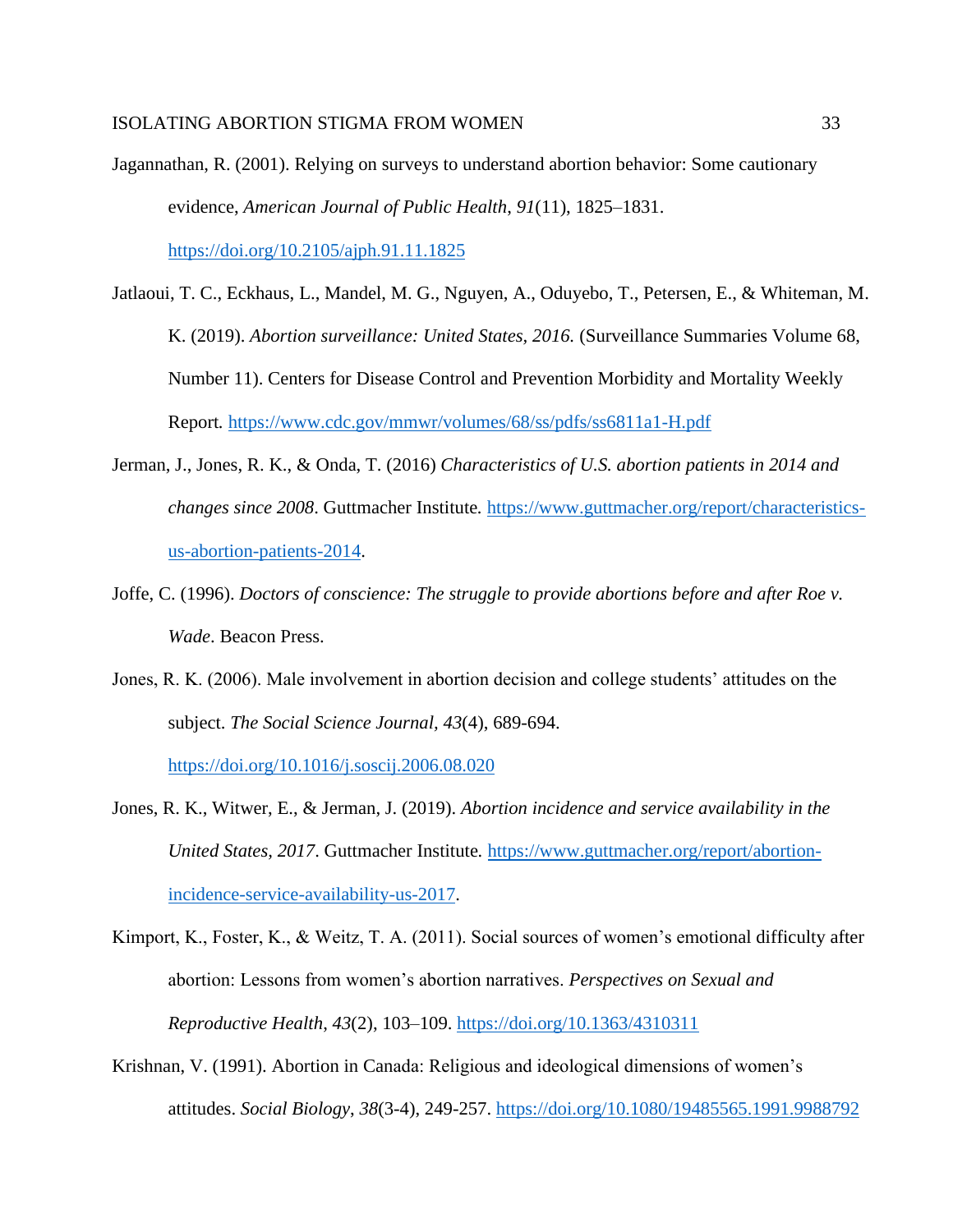- Kumar, A., Hessini, L., & Mitchell, E. M. H. (2009). Conceptualising abortion stigma. *Culture, Health & Sexuality*, *11*(6), 625–639.<https://doi.org/10.1080/13691050902842741>
- Lane, J. D., & Wegner, D. M. (1995). The cognitive consequences of secrecy. *Journal of Personality and Social Psychology, 69*(2)*,* 237-253.<https://doi.org/10.1037/0022-3514.69.2.237>
- Link, B. G., & Phelan, J. C. (2006). Stigma and its public health implications. *Lancet*, *367*(9509), 528-529. [https://doi.org/10.1016/S0140-6736\(06\)68184-1](https://doi.org/10.1016/S0140-6736(06)68184-1)
- Lodi, K. M., McGettigan, A., & Bucy, J. (1985). Women's responses to abortion: Implications for post-abortion support groups. *Journal of Social Work and Human Sexuality*, *3*(2-3), 119-132. [https://doi.org/10.1300/J291v03n02\\_09](https://doi.org/10.1300/J291v03n02_09)
- Major, B., & Cozzarelli, C. (1992). Psychosocial predictors of adjustment to abortion. *Journal of Social Issues*, *48*(3), 121-142. <https://doi.org/10.1111/j.1540-4560.1992.tb00900.x>
- Major, B., Cozzarelli, C., Sciacchitano, A. M., Cooper, M. L., Testa, M., & Mueller, P. M. (1990). Perceived social support, self-efficacy, and adjustment to abortion. *Journal of Personality and Social Psychology*, *59*(3), 452–463. [https://doi.org/10.1037//0022-3514.59.3.452.](https://doi.org/10.1037/0022-3514.59.3.452)
- Major, B., & Gramzow, R. H. (1999). Abortion as stigma: Cognitive and emotional implications of concealment. *Journal of Personality and Social Psychology*, *77*(4), 735–745. <https://doi.org/10.1037/0022-3514.77.4.735>
- Marshall, S. L., Gould, D., & Roberts, J. (1994). Nurses' attitudes towards termination of pregnancy. *Journal of Advanced Nursing*, *20*(3), 567- 576. [https://doi.org/10.1111/j.1365-](https://doi.org/10.1111/j.1365-2648.1994.tb02397.x) [2648.1994.tb02397.x](https://doi.org/10.1111/j.1365-2648.1994.tb02397.x)
- McIntosh, W. A., Alston, L. T., & Alston, J. P. (1979). The differential impact of religious preference and church attendance on attitudes toward abortion. *Review of Religious Research*, *20*(2), 195-213.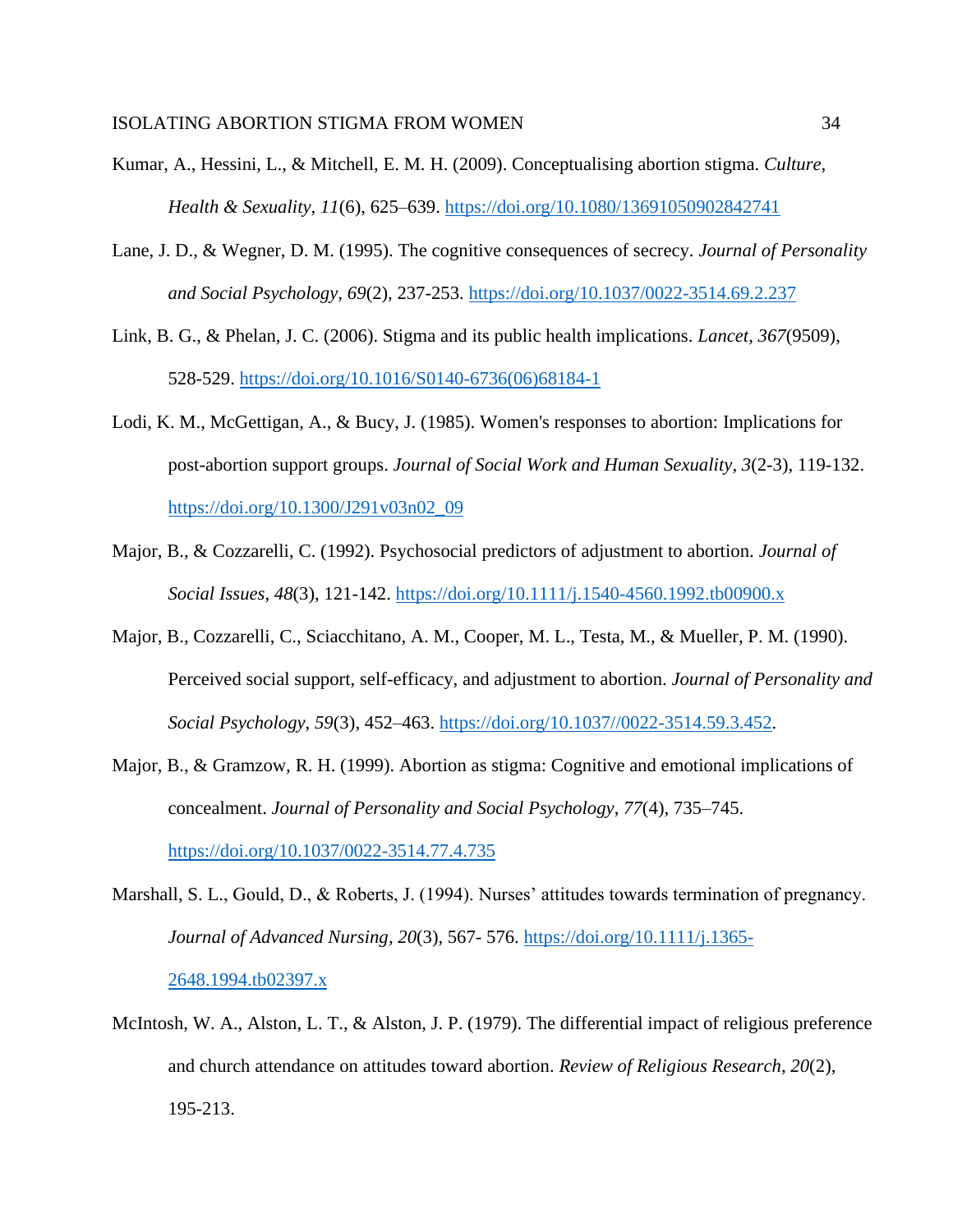Moore, K. A., & Stief, T. M. (1991). Changes in marriage and fertility behavior: Behavior versus attitudes of young adults. *Youth and Society, 22*(3), 362-386.

<https://doi.org/10.1177/0044118X91022003004>

New International Version. (2011). BibleGateway.com. https://www.biblegateway.com/

- Norris, A., Bessett, D., Steinberg, J. R., Kavanaugh, M. L., De Zordo, S., & Becker, D. (2011). Abortion stigma: A reconceptualization of constituents, causes, and consequences. *Women's Health Issues*, *21*(3), 49-54.<https://doi.org/10.1016/j.whi.2011.02.010>
- Osborne, D., & Davies, P. G. (2009). Social dominance orientation, ambivalent sexism, and abortion: Explaining pro-choice and pro-life attitudes. In L. B. Palcroft & M. V. Lopez (Eds.), *Personality assessment: New research* (pp. 309-320). Nova Science Publishers.
- Osborne, D., & Davies, P. G. (2012). When benevolence backfires: Benevolent sexists' opposition to elective and traumatic abortion*. Journal of Applied Social Psychology*, *42*(2), 291-307. <https://doi.org/10.1111/j.1559-1816.2011.00890.x>
- Pennebaker, J. W. (1989). Confession, inhibition, and disease. In L. Berkowitz (Ed.), *Advances in experimental social psychology* (Vol. 22, pp. 211-244). Academic Press.
- Pennebaker, J. W. (1993). Social mechanisms of constraint. In D. M. Wegner & J. W. Pennebaker (Eds.), *Handbook of mental control* (pp. 200-219). Prentice Hall.

Pennebaker, J. W. (1997). *Opening up: The healing power of expressing emotions*. Guilford Press.

Religious Landscape Study. (2014). Views about abortion among younger Millennials by religious group. *Pew Research Center.* [https://www.pewforum.org/religious-landscape](https://www.pewforum.org/religious-landscape-study/compare/views-about-abortion/by/religious-tradition/among/generational-cohort/younger-millennial/)[study/compare/views-about-abortion/by/religious-tradition/among/generational](https://www.pewforum.org/religious-landscape-study/compare/views-about-abortion/by/religious-tradition/among/generational-cohort/younger-millennial/)[cohort/younger-millennial/](https://www.pewforum.org/religious-landscape-study/compare/views-about-abortion/by/religious-tradition/among/generational-cohort/younger-millennial/)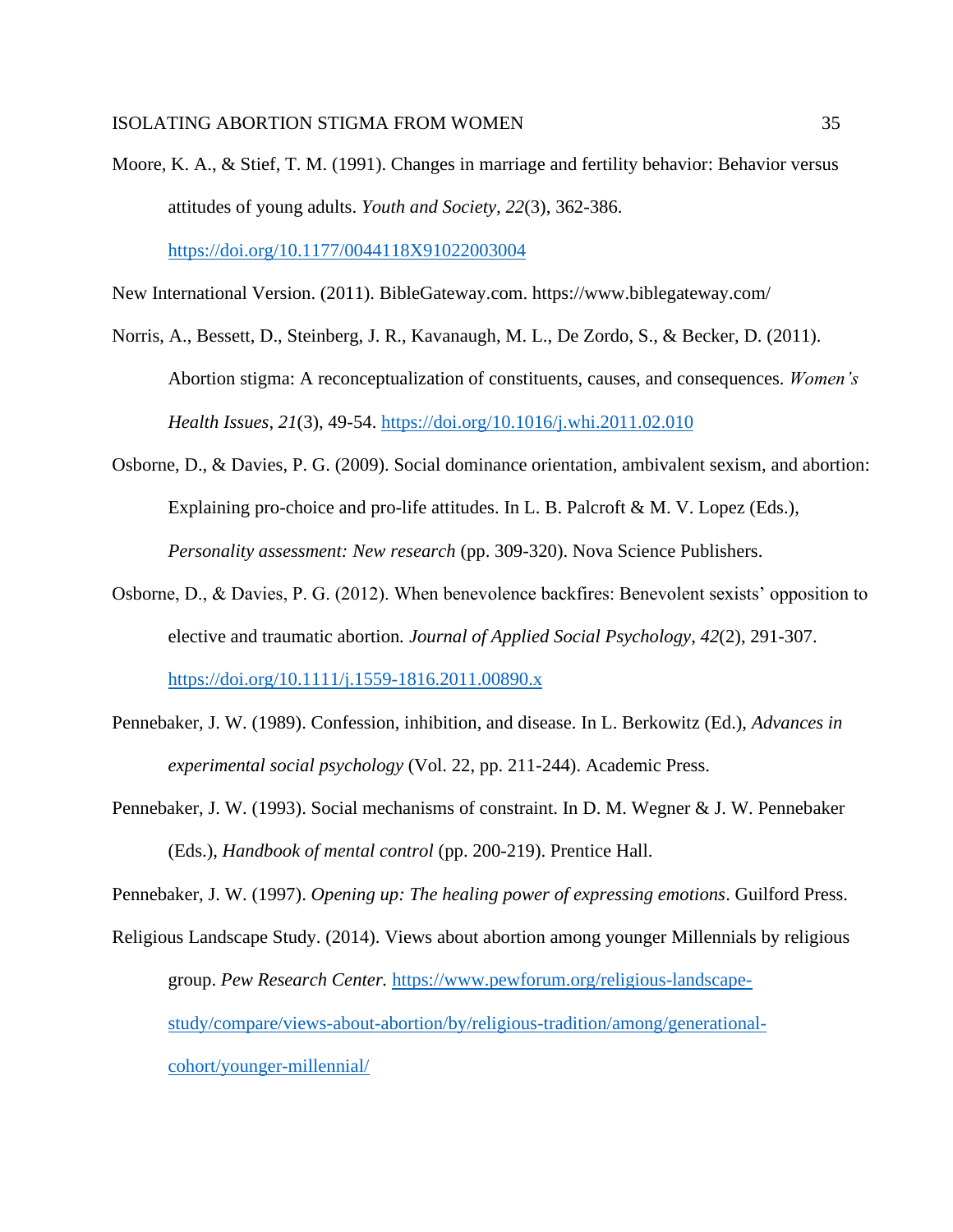- Rosenblatt, R. A., Robinson, K. B., Larson, E. H., & Dobie, S. A. (1999). Medical students' attitudes toward abortion and other reproductive health services. *Family Medicine, 31*(3), 195-199.
- Roye, S., Calamia, M., Bernstein, J. P. K., De Vito, A. N., & Hill, B. D. (2019). A multi-study examination of performance validity in undergraduate research participants. *The Clinical Neuropsychologist, 33*(6), 1138-1155. <https://doi.org/10.1080/13854046.2018.1520303>
- Ruiz-Cantero, M. T., Pascual, E., Colomer, J., Sánchez, S., & Álvarez-Durdet, C. (1991). Opinión de los estudiantes de medicina sobre la prescripción, el consejo y la práctica de interrupciones voluntarias del embarazo [Opinion of medical students about prescription, counseling and practice of voluntary interruptions of pregnancy]. *Medicina Clínica, 96*(8), 281-284.
- Scott, J., & Schuman, H. (1988). Attitude strength and social action in the abortion dispute. *American Sociological Review*, *53*(5), 785-793. <https://doi.org/10.2307/2095824>
- Shellenberg, K. M. (2010). *Abortion stigma in the United States: Quantitative and qualitative perspectives from women seeking an abortion* [Doctoral Dissertation, Johns Hopkins University]*.* WorldCat.
- Shellenberg, K. M., Hessini, L., & Levandowski, B. A. (2014). Developing a scale to measure stigmatizing attitudes and beliefs about women who have abortions: Results from Ghana and Zambia. *Women and Health, 54*(7), 599-616. <https://doi.org/10.1080/03630242.2014.919982>
- Shellenberg, K. M., & Tsui, A. O. (2012). Correlates of perceived and internalized stigma among abortion patients in the USA: An exploration by race and Hispanic ethnicity. *International Journal of Gynecology & Obstetrics*, *118*(52), 152-159. [https://doi.org/10.1016/s0020-](https://doi.org/10.1016/s0020-7292(12)60015-0) [7292\(12\)60015-0](https://doi.org/10.1016/s0020-7292(12)60015-0)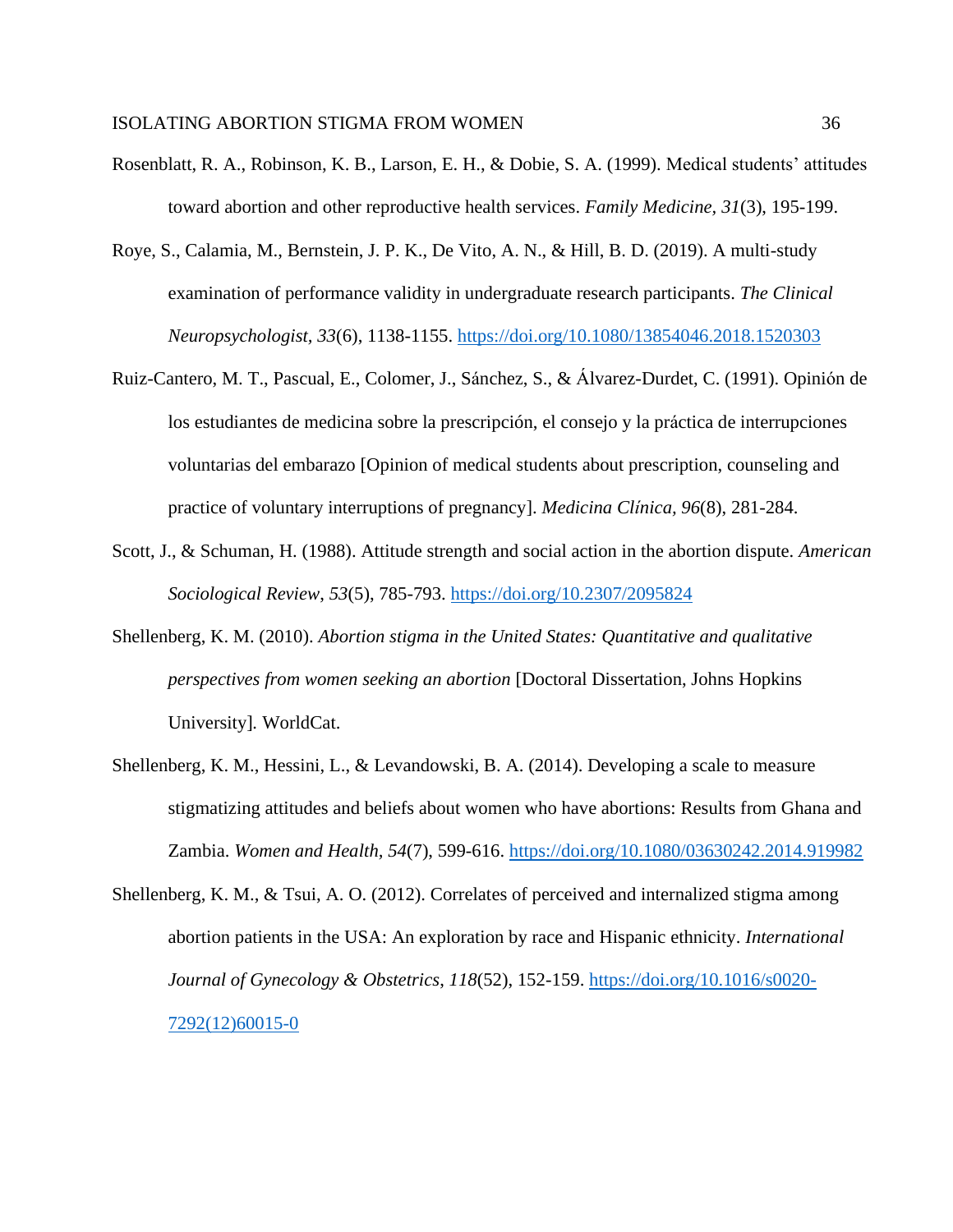- Shortorbani, S., Zimmenman, F. J., Bell, J. F., Ward, D., & Assefi, N. (2004). Attitudes and intentions of future health care providers toward abortion provision. *Perspectives on Sexual and Reproductive Health, 36*(2), 58-63.<https://doi.org/10.1363/3605804>
- Silk-Eglit, G. M., Stenclik, J. H., Gavett, B. E., Adams, J. W., Lynch, J. K., & Mccaffrey, R. J. (2014). Base rate of performance invalidity among non-clinical undergraduate research participants. *Archives of Clinical Neuropsychology, 29*(5), 415-421.

<https://doi.org/10.1093/arclin/acu028>

- Steele, R. (2009). Medical students' attitudes to abortion: A comparison between Queens University Belfast and the University of Oslo. *Journal of Medical Ethics*, *35*(6), 390-394. <https://doi.org/10.1136/jme.2008.026344>
- Szafran, R. F., & Clagett, A. F. (1988). Variable predictors of attitudes toward the legalization of abortion. *Social Indicators Research*, *20*(3), 271-290. <https://doi.org/10.1007/BF00302399>
- Tait, R., & Silver, R. C. (1989). Coming to terms with major negative life events. In J. S. Uleman & J. A. Bargh (Eds.), *Unintended thought* (pp. 351-382). Guilford Press.
- Walzer, S. (1994). The role of gender in determining abortion attitudes. *Social Science Quarterly*, *73*(3), 687-693.
- Westfall, J. M., Kallail, K. J., & Walling, A. D. (1991). Abortion attitudes and practices of family and general practice physicians. *The Journal of Family Practice. 33*(1), 47-51.
- Wegner, D. M. (1989). *White bears and other unwanted thoughts: Suppression, obsession, and the psychology of mental control*. Penguin Press.
- Wegner, D. M. (1994). Ironic processes of mental control. *Psychological Review*, *101*(1), 34-52. <https://doi.org/10.1037/0033-295X.101.1.34>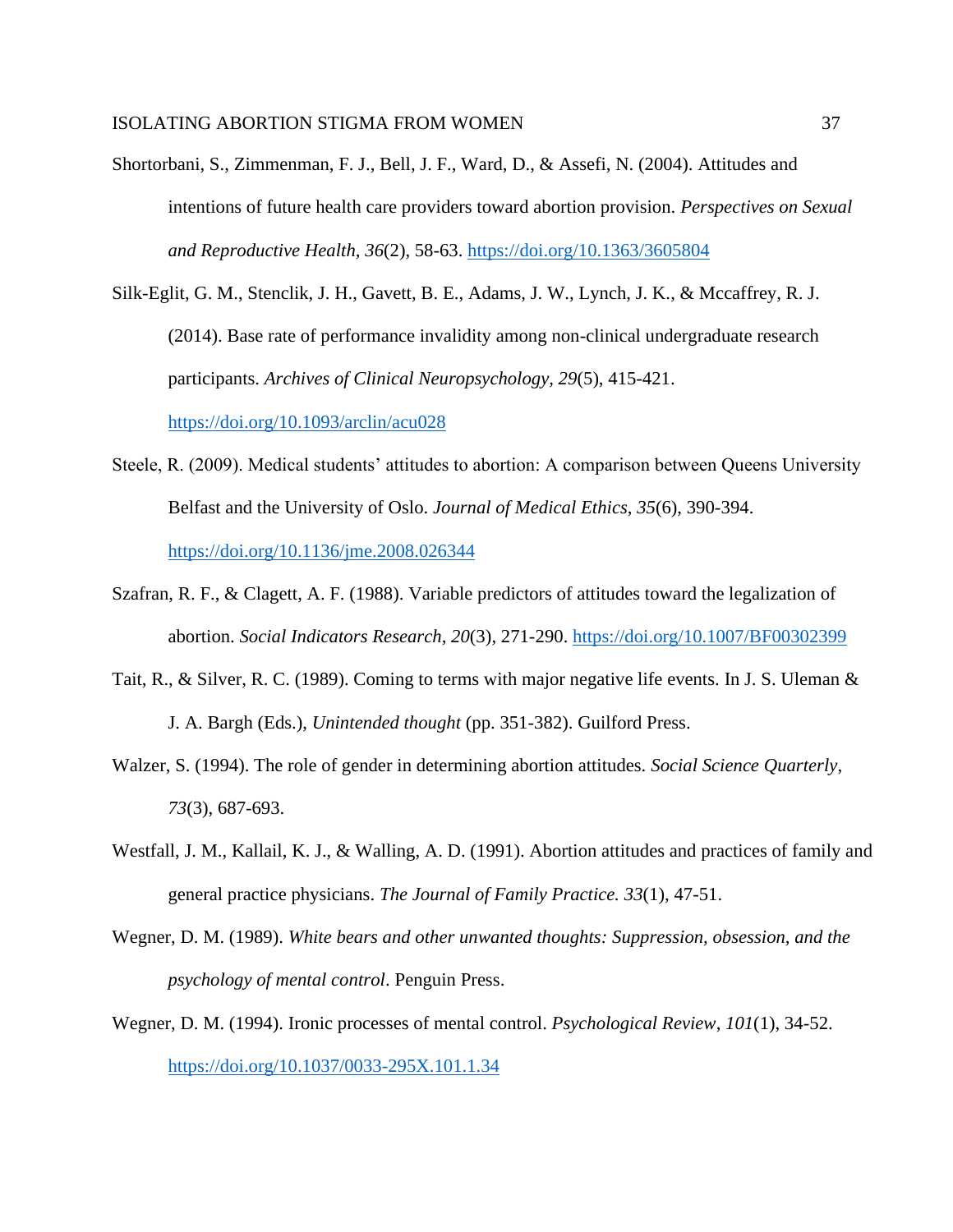- Wegner, D. M., & Erber, R. (1992). The hyperaccessibility of suppressed thoughts. *Journal of Personality and Social Psychology*, *63*(6), 903-912. [https://doi.org/10.1037/0022-](https://doi.org/10.1037/0022-3514.63.6.903) [3514.63.6.903](https://doi.org/10.1037/0022-3514.63.6.903)
- Wegner, D. M., & Erber, R. (1993). Social foundations of mental control. In D. M. Wegner & J. W. Pennebaker (Eds.), *Handbook of mental control* (pp. 36-56). Prentice Hall.
- Wegner, D. M., Erber, R., & Zanakos, S. (1993). Ironic processes in the mental control of mood and mood-related thought. *Journal of Personality and Social Psychology*, *65*(6), 1093-1104. <https://doi.org/10.1037/0022-3514.65.6.1093>
- Wright, L. S., & Rogers, R. R. (1987). Variables related to pro-choice attitudes among undergraduates. *Adolescence*, *22*(87), 517-524.
- Zolese, G., & Blacker C. V. R. (1992). The psychological complications of therapeutic abortion. *British Journal of Psychiatry*, *160*(6), 742-749.<https://doi.org/10.1192/bjp.160.6.742>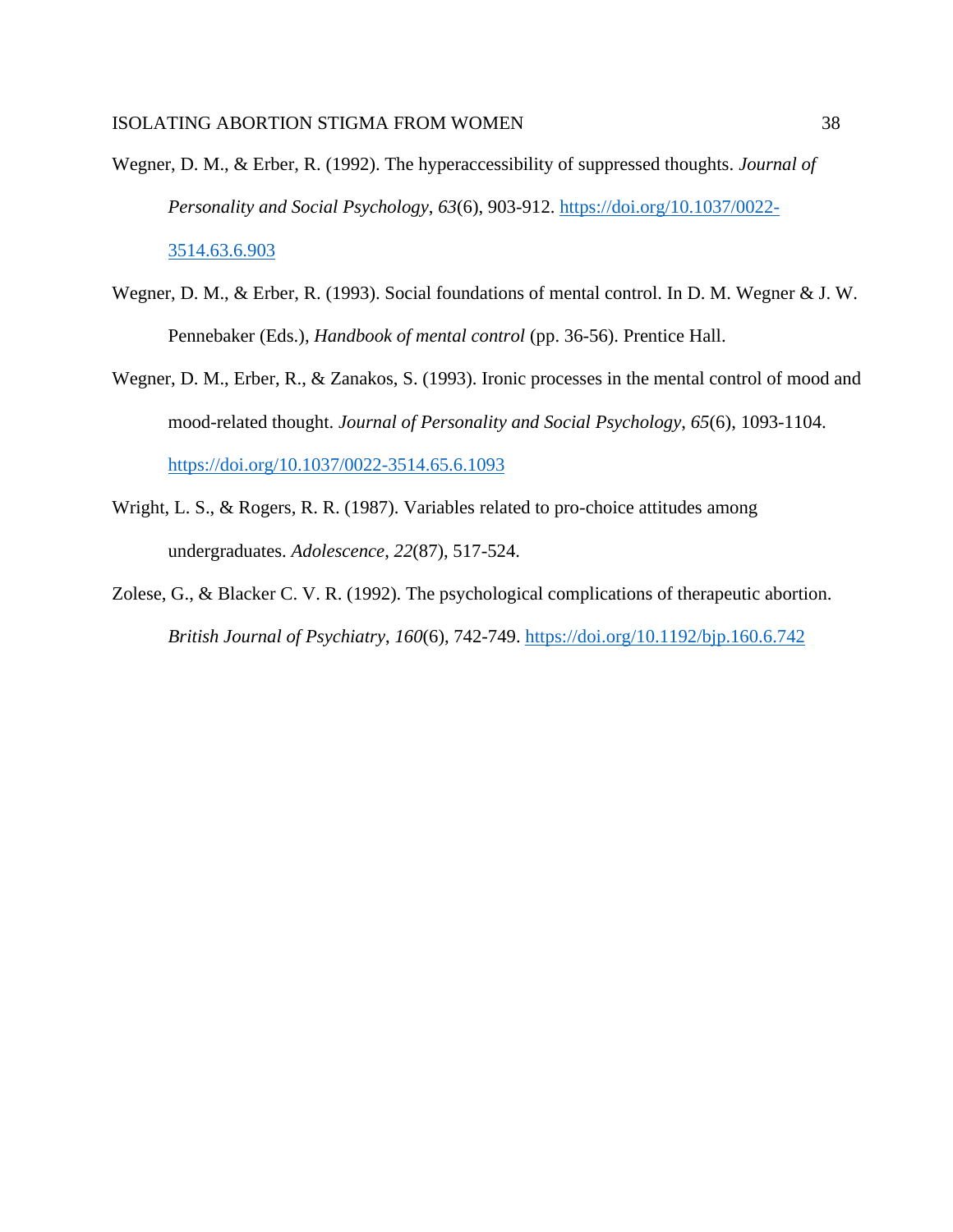## Appendix A

## **Survey**

- 1. What is your age?
	- Under 18 *(directed to end of survey)*
	- 18-24
	- $25-31$
	- $32-38$
	- $39-49$
	- $50+$
- 2. What is your gender?
	- Male
	- Female
- 3. What is your academic status at Liberty University?
	- Freshman
	- Sophomore
	- Junior
	- Senior
- 4. What is your religious affiliation?
	- Non-religious
	- Christian
	- Muslim
	- Jewish
	- Other
- 5. Which major denomination do you affiliate with? *(this question is triggered if the previous answer is Christian*)
	- Catholic
	- Baptist
	- **Methodist**
	- Lutheran
	- Presbyterian
	- Pentecostal
	- Episcopalian
	- Adventist
	- Non-denominational
	- Other
- 6. Have you or someone close to you experienced abortion?
	- Yes
	- No

# *Attitudes about Abortion Scale (Hill, 2004)*

Please indicate **your level of agreement with abortion** for each of the following circumstances with one being strongly disagree for the given circumstance and seven being strongly agree for the given circumstance.

|            | The health of the mother is in danger |  |    |            |
|------------|---------------------------------------|--|----|------------|
|            |                                       |  | n. |            |
| (strongly) |                                       |  |    | (strongly) |
| disagree)  |                                       |  |    | agree)     |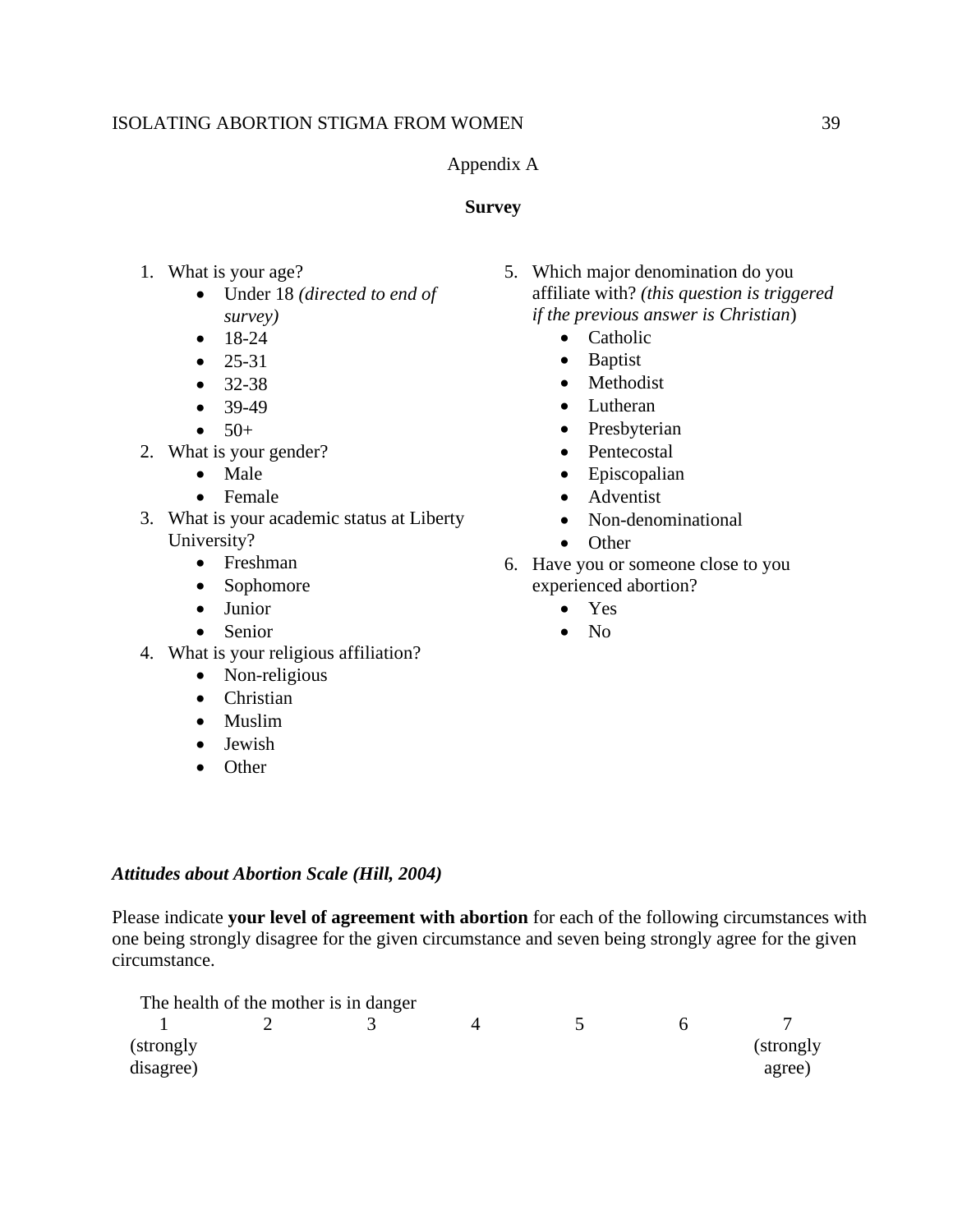|                               |                |                                                 | There are significant risks for serious damage to the baby                 |   |   |                                        |
|-------------------------------|----------------|-------------------------------------------------|----------------------------------------------------------------------------|---|---|----------------------------------------|
| (strongly<br>disagree)        |                | 3                                               |                                                                            | 5 | 6 | 7<br>(strongly)<br>agree)              |
|                               |                |                                                 | The woman is married and wants no more children                            |   |   |                                        |
| ı<br>(strongly<br>disagree)   | 2              | 3                                               | $\overline{4}$                                                             | 5 | 6 | $\overline{7}$<br>(strongly)<br>agree) |
| The woman is a victim of rape |                |                                                 |                                                                            |   |   |                                        |
| (strongly)<br>disagree)       |                | 3                                               | $\overline{4}$                                                             | 5 | 6 | 7<br>(strongly)<br>agree)              |
|                               |                |                                                 | The woman is not married and doesn't want to marry the man                 |   |   |                                        |
| (strongly<br>disagree)        | $\overline{2}$ | 3                                               | $\overline{4}$                                                             | 5 | 6 | 7<br>(strongly)<br>agree)              |
|                               |                | The woman is too poor to support a baby         |                                                                            |   |   |                                        |
| (strongly)<br>disagree)       |                | 3                                               | $\overline{4}$                                                             | 5 | 6 | 7<br>(strongly<br>agree)               |
|                               |                | The woman has made a personal decision to abort |                                                                            |   |   |                                        |
| (strongly<br>disagree)        |                | 3                                               | 4                                                                          | 5 | 6 | 7<br>(strongly)<br>agree)              |
|                               |                | The woman has had a previous abortion           |                                                                            |   |   |                                        |
| (strongly)<br>disagree)       |                | 3                                               | 4                                                                          | 5 | 6 | (strongly)<br>agree)                   |
|                               |                |                                                 | The woman is a junior in college and is hoping to go on to graduate school |   |   |                                        |
| T<br>(strongly<br>disagree)   |                | 3                                               | 4                                                                          | 5 | 6 | 7<br>(strongly)<br>agree)              |
|                               |                | The woman is mentally handicapped               |                                                                            |   |   |                                        |
| (strongly)<br>disagree)       | 2              | 3                                               | $\overline{4}$                                                             | 5 | 6 | $\overline{7}$<br>(strongly)<br>agree) |